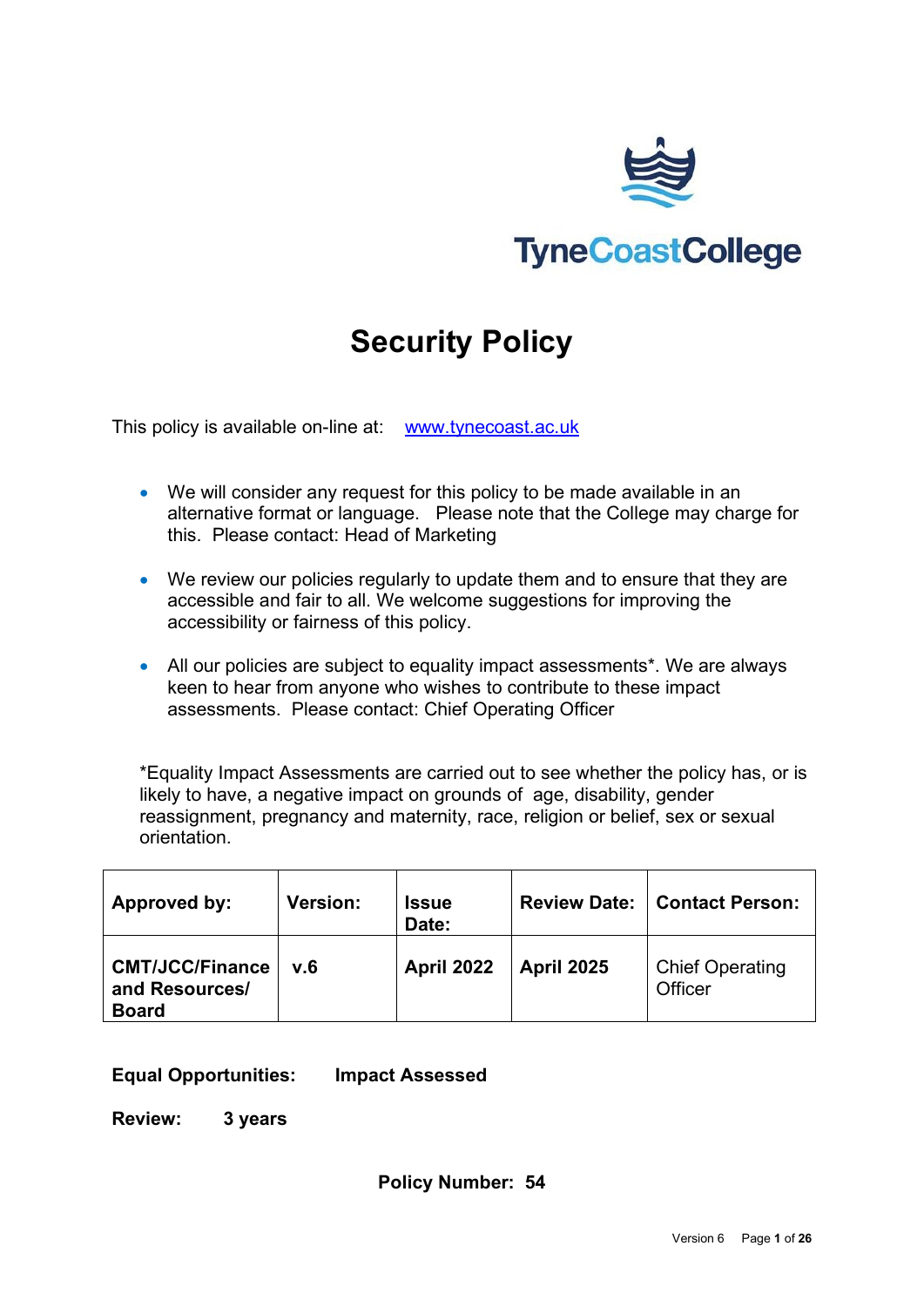# **SECURITY POLICY**

#### **1 Policy Statement**

The objective of the security policy is to protect Tyne Coast College's learners, staff, visitors, and assets from security problems that may have an adverse impact on individuals, our activities, and our professional standing.

#### **2 Scope**

The purpose of security services within the College is to:

- Protect learners, staff, visitors and assets of the College
- Prevent, investigate and detect crime and disciplinary offences in accordance with the College's disciplinary procedures

#### **3 Legislation**

Current legislation applicable to the physical security policy includes:

- Data Protection Act
- Human Rights Act
- The Equality Act
- The Health and Safety at Work Act
- The Private Security Industry Act

#### **4 Responsibilities**:

Individual accountabilities for the implementation of the policy are as follows:

#### **4.1 Authorisation Officer**

The Authorisation Officer, namely the College Chief Executive must formally initiate the use of covert surveillance (see Appendices)

#### **4.2 Head of Estates**

The Head of Estates is accountable for overall security measures within the estate. They exercise this accountability by ensuring compliance with the following:

- Health and Safety Legislation
- Financial Regulations
- Legislation referring to the security of documentation
- Appropriate use of any monitoring or surveillance systems (see Appendices)
- Appropriate use of force to control or restrain is adopted and followed (see Appendices)
- Enabling the Assistant Principals and Heads of School/Service to discharge their responsibilities for physical security measures
- Appropriate use of the College CCTV System

#### **4.3 Estates Manager** *currently vacant, managed by the Head of Estates in the interim*

The Estates Manager is accountable to the Head of Estates. They are responsible for organising and managing:

- The manned security on College teaching sites
- Compliance with all aspects of the College's security standards and procedures
- A record of security incidents
- The preparation of reports on security incidents for the College Management Team and the Finance and Resources Committee
- Regular security quality appraisals to ensure an acceptable standard of performance
- The development of policy changes and initiatives in step with changing circumstances in consultation with the College Management Team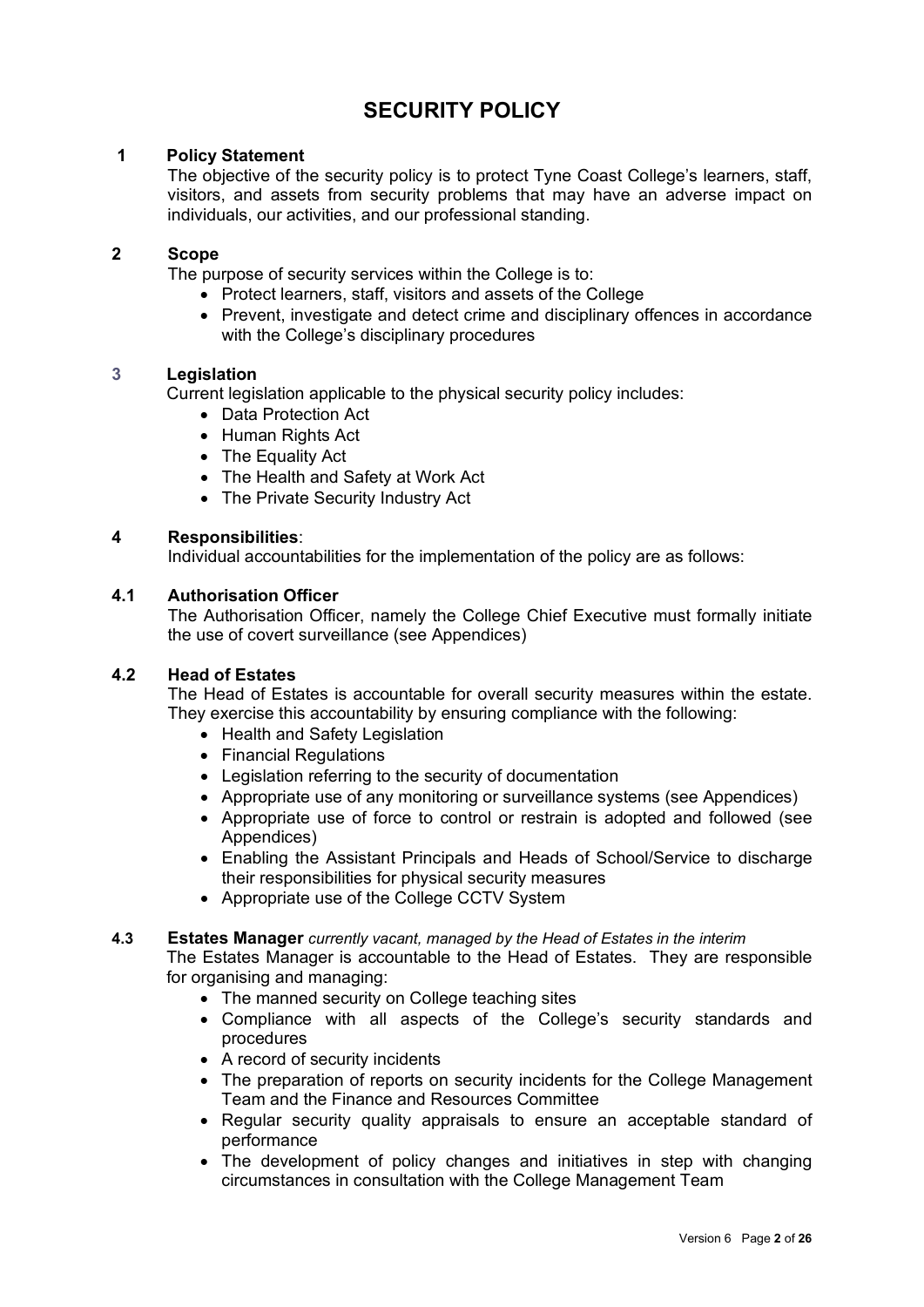#### **4.4 General Soft Services Manager**

The General Soft Services Manager is responsible for security at the Halls of Residence.

#### **5 Actions to Implement and Develop the Policy**

The College adopts a layered approach to security and:

- Secures the perimeters of its buildings by taking all reasonable measures to prevent unauthorised access
- Reserves the right to limit access to its buildings to bona fide learners, staff, visitors, clients and contractors
- Takes additional security measures to protect its high value assets, high-risk facilities and confidential documentation storage areas
- Provides additional security measures to ensure the protection of staff and equipment
- Provides a range of Personal Protection Security measures for those staff that work in high-risk situations

These measures include:

- The provision and monitoring of an externally monitored intruder detection system
- The provision of suitable door entry systems
- Ensure risk assessments are undertaken for staff who work offsite or alone to ensure appropriate measures are taken to minimise the risk to their personal safety and the security of any equipment being transported
- The introduction and operation of CCTV surveillance in sensitive or high-risk areas in or around the College estate as agreed in conjunction with CMT
- The provision at internal reception desks, subject to risk assessment, of a physical attack alarm connected to an externally monitored location and relayed directly to the Police
- The provision of a radio for staff in specific locations such as interview rooms and counselling rooms, where the potential for difficult or aggressive behaviour exists
- The provision of patrols, where necessary
- Learners, staff, visitors and contractors to be in the possession of an ID card or Visitors Badge at all times when on College property (staff and visitors will be required to openly display such identification)

**Note:** There will normally be certain exceptions to this requirement, for example clients of hairdressing, barbering, training restaurants, parents on parent's evenings and people visiting for enrolment etc; all will access the college after visiting reception and receiving an appropriate lanyard.

The College will, in utilising these measures, ensure full compliance with The Data Protection Act and revisions thereof and any relevant College policy and revisions thereof.

The College in pursuance of the purpose of this policy will:

- Reserve the right to conduct spot checks to ensure that individuals in the College can provide evidence that they are genuine learners, staff, visitors or contractors to the premises and request sight of lanyard if this is not in evidence
- Reserve the right to require individuals who can not provide evidence that they are genuine learners, staff, or visitors to leave the premises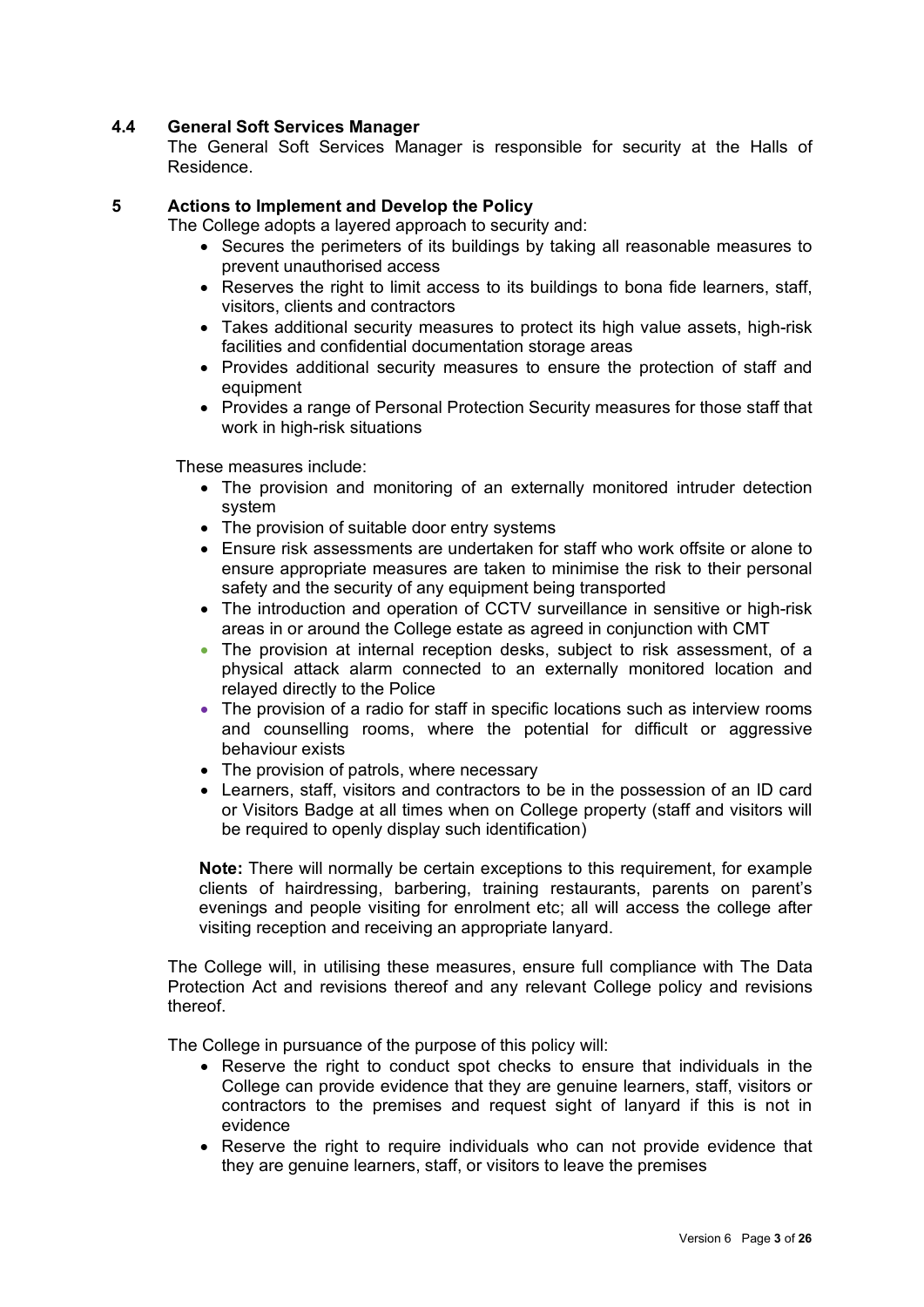- Request police assistance in the event of any criminal offence being committed on College property
- Initiate disciplinary procedures where appropriate, e.g., when proven instances of verbal abuse, intimidation and unruly behaviour occur
- Provide training for staff that may be exposed to difficult or aggressive behaviour
- Provide advice to learners and staff on personal safety and the security of items and equipment
- Provide adequate lighting in & around College buildings such as car parks and access routes
- Require visitors to the College to be collected from the reception desk at the relevant site by their College contact; Contractor(s) will be provided with a Lanyard when on site in the college. The only exception is for contractors who need to access and take possession of areas and take responsibility for security and safety of a particular area e.g., a block. Contractor(s) would be met by Estates at the initial visit and taken to the area to be accessed. Contractor(s) implement a sign in / out system for anyone else accessing that area.
- Engage community police officers to regularly visit the college. Part of their role will include providing advice and guidance on the security of college premises and advice on security for staff and learners

Under no circumstances must learners, staff, contractors and visitors bring in weapons or explosive materials into the college. This includes guns, swords (including sporting or ceremonial), flick/lock knives, chemical compositions which may explode in close proximity to other materials (i.e., oxidising agents), fireworks or bombs. Anyone found bringing weapons into the college will be reported to the police.

In addition, learners, staff, contractors and visitors must not bring any tools or implements or chemicals that could be used as weapons onto the College premises unless there is a legitimate business reason e.g., to carry out repairs or for teaching. In such circumstances whereby the tool, implement or chemical is dangerous then it must be stored safely, a risk assessment must be available, and college management must be aware and authorise its use in advance. Fake weapons would be considered in these circumstances as being real due to the possibility of causing fear or panic.

The College requests that learners, staff, contractors and visitors who are of the Sikh faith make college staff aware of their personal Kirpan (ceremonial dagger) and keep it stored or concealed during their time on college premises.

Should staff or learners fail to abide by the requirements of this policy they will be subject to disciplinary action under the appropriate procedure, and this may amount to gross misconduct or exclusion.

#### 6 **Monitoring and Evaluation**

Responsibility for monitoring and evaluation of the policy lies with the Chief Operating Officer in consultation with the College Management Team.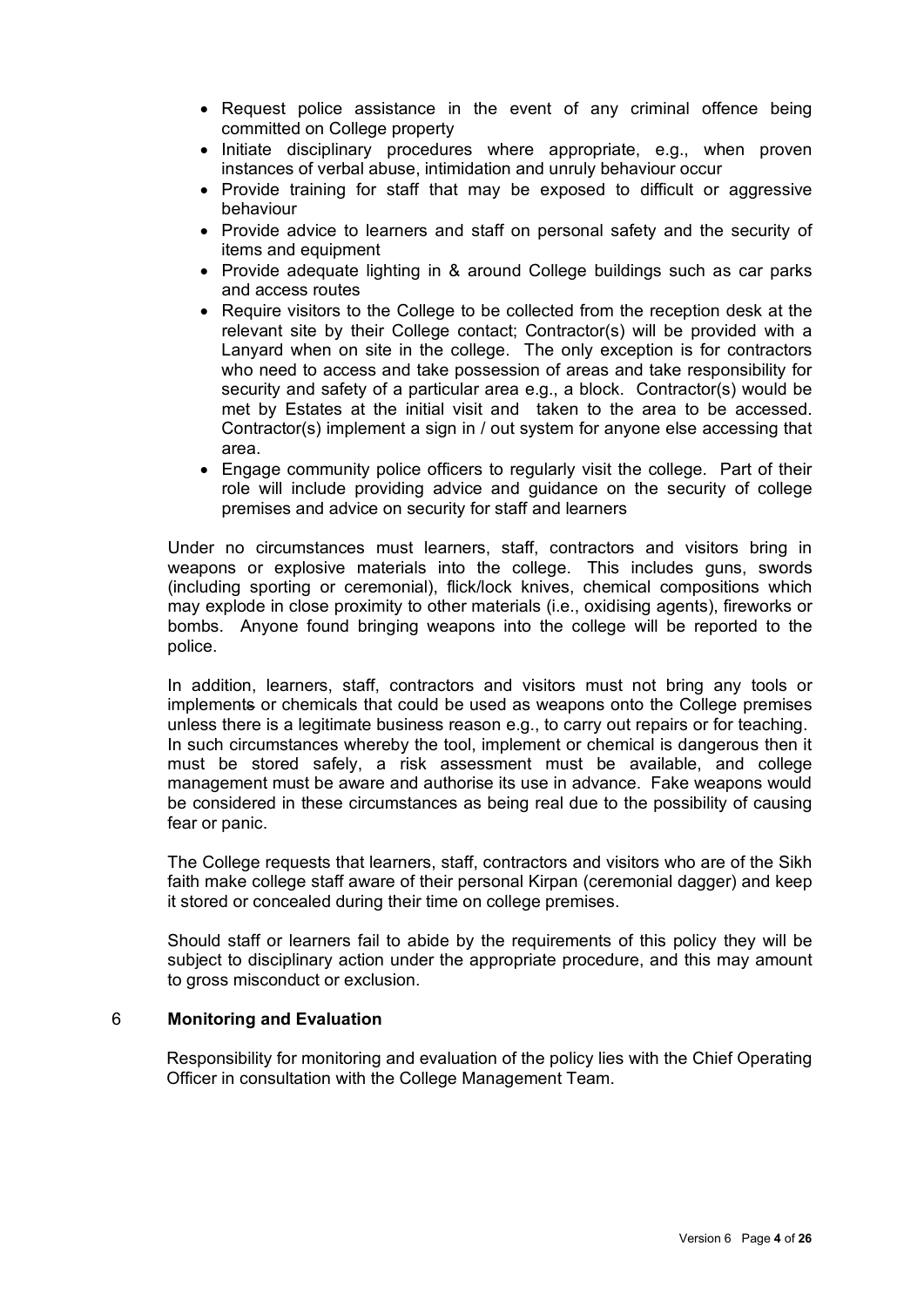### **SURVEILLANCE**

This policy sets out current 'best practice' with regards to when it is appropriate to use surveillance in College upon an individual to monitor their activity. Furthermore, this document sets out the type of surveillance to be used, the process to follow to obtain authority and in what instances surveillance should not be undertaken.

The Chief Executive must authorise surveillance or monitoring in advance of this being undertaken.

This policy covers "intrusive surveillance" and "directed monitoring".

1.1 Intrusive Surveillance

Intrusive surveillance is covert surveillance carried out in any residential premise or any vehicle, involving the presence of an individual, or a surveillance device on the premise/vehicle.

**The College is not permitted to undertake intrusive surveillance.** If an officer or employee of the College believes that intrusive surveillance is necessary, they should contact the Authorising Officer who will, if appropriate, refer the matter to the Police, HM Revenue & Customs or the Security Services who have authority to undertake intrusive surveillance.

1.2 Directed Monitoring

Directed Monitoring can be defined as:

Monitoring which is covert, but which is not intrusive, and which is undertaken:

- for a specific investigation
- in a manner likely to obtain private information about a person
- is otherwise than by way of immediate response

**For example –** Where an individual(s) is suspected of fraudulent activity in the College, such as theft or altering records, the College may employ a Fraud Investigator from an external agency to conduct Directed Monitoring on the individual(s) while at work to identify whether the suspicions are true. If the Directed Monitoring were to provide proof that the individual(s) was committing fraudulent acts, then the Fraud Investigator would collect evidence to support a case for a disciplinary hearing, or a prosecution against the individual(s).

**For example –** Where an employee has signed off work with a musculoskeletal problem and the College receive an allegation that the individual is involved in activities that would not be possible for an individual with the particular medical condition claimed, then the College may employ a Private Investigator from an external agency to conduct Direct Monitoring on the individual to identify whether the allegations are true. If the Directed Monitoring were to provide proof that the individual was committing fraudulent acts, then the Private Investigator would collect evidence to support a case for a disciplinary hearing, or a prosecution against the employee.

**For example –** Where the Police have reason to believe that an individual(s) is involved in illegal drug dealing activities within or around College grounds or buildings, the College may co-operate with the Police to provide the facilities and support necessary to conduct Directed Monitoring of the individual(s).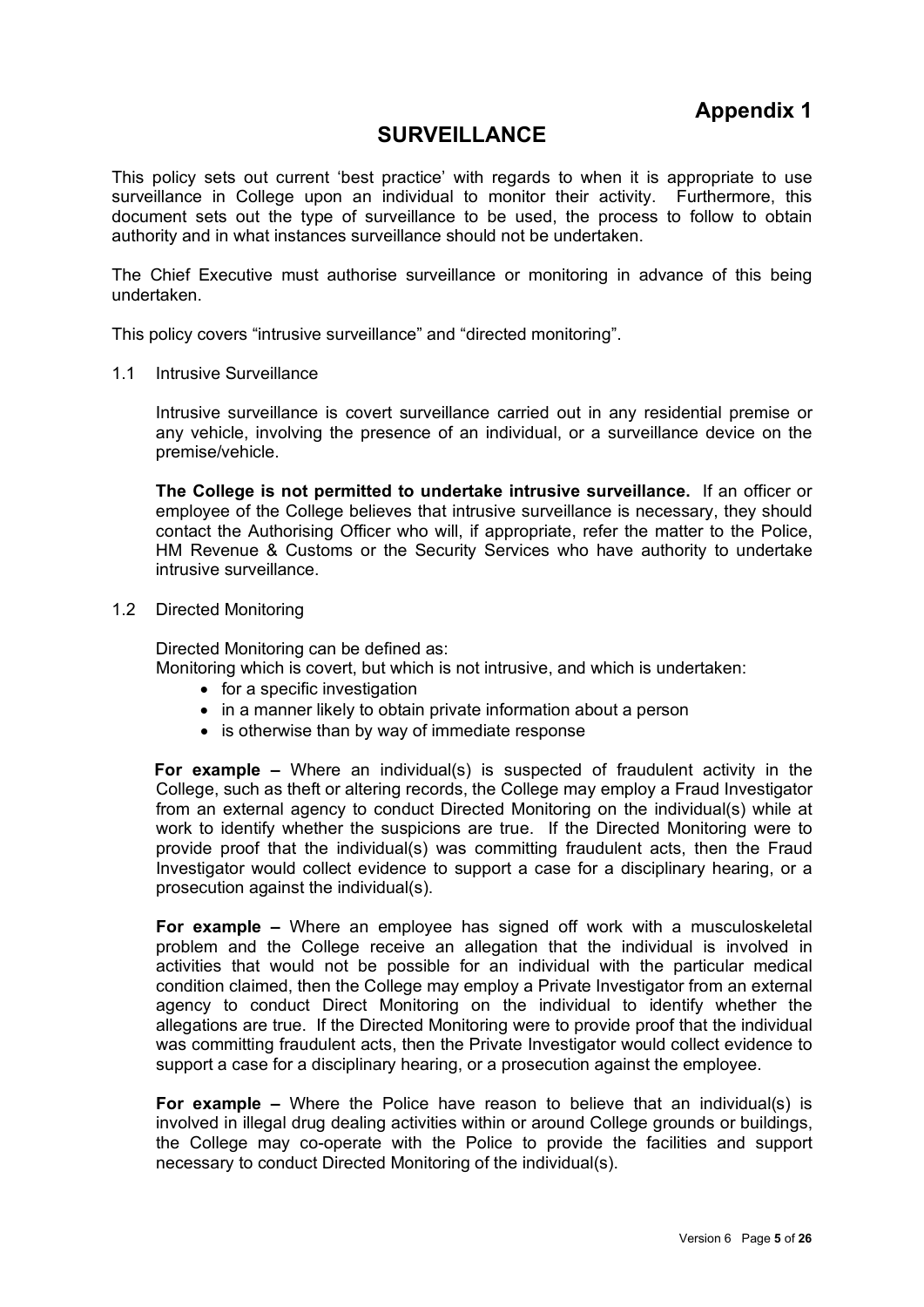#### **2 Responsibilities**

Everyone has a responsibility to give full and active support to the policy by ensuring:

- 2.1 The policy is known, understood and implemented.
- 2.2 The Chief Executive (or Chief Operating Officer), as Authorising Officers must authorise the monitoring. The decision will be recorded by the Data Protection Officer

#### **3 Actions to Implement and Develop Policy**

Issues to consider prior to requesting surveillance:

#### *3.1 Proportionality*

Directed monitoring should only be applied where the subject's activity is sufficiently serious to justify the degree of intrusion into their privacy that would result from the techniques used.

#### *3.2 Necessity*

Monitoring will only be used where it appears that what the action seeks to achieve could not reasonably be achieved by other means. The College Official making the application will need to detail what other lines of enquiry have been undertaken to demonstrate that the proposed action is necessary.

#### **4 Collateral Intrusion**

When considering authorisation, the Chief Executive will consider the effect of directed monitoring on third parties in relation to how much their privacy will be infringed and whether it can be justified. For this purpose, third parties include other members of staff, members of the public and members of the subject's own family.

The College Official requesting the monitoring must include a written assessment considering proportionality, necessity and the potential for collateral intrusion on the application form, along with whether and how this can be minimised during the operation.

#### 4.1 Authorisation

Monitoring activity can only be lawfully authorised within the College if its purpose is for one of the following:

- To prevent and detect crime
- In the interests of public safety
- To protect public health

Any College Official who believes that monitoring is required to investigate one of the above criteria should complete the Application for Authority for Directed Monitoring (Appendix A) and send it to the Chief Executive for consideration, marked 'confidential'.

In considering the request, the Chief Executive will consider all the matters referred to within this policy.

#### 4.2 Authorisation Procedure

Authorisation from the Chief Executive must be obtained prior to any surveillance being carried out.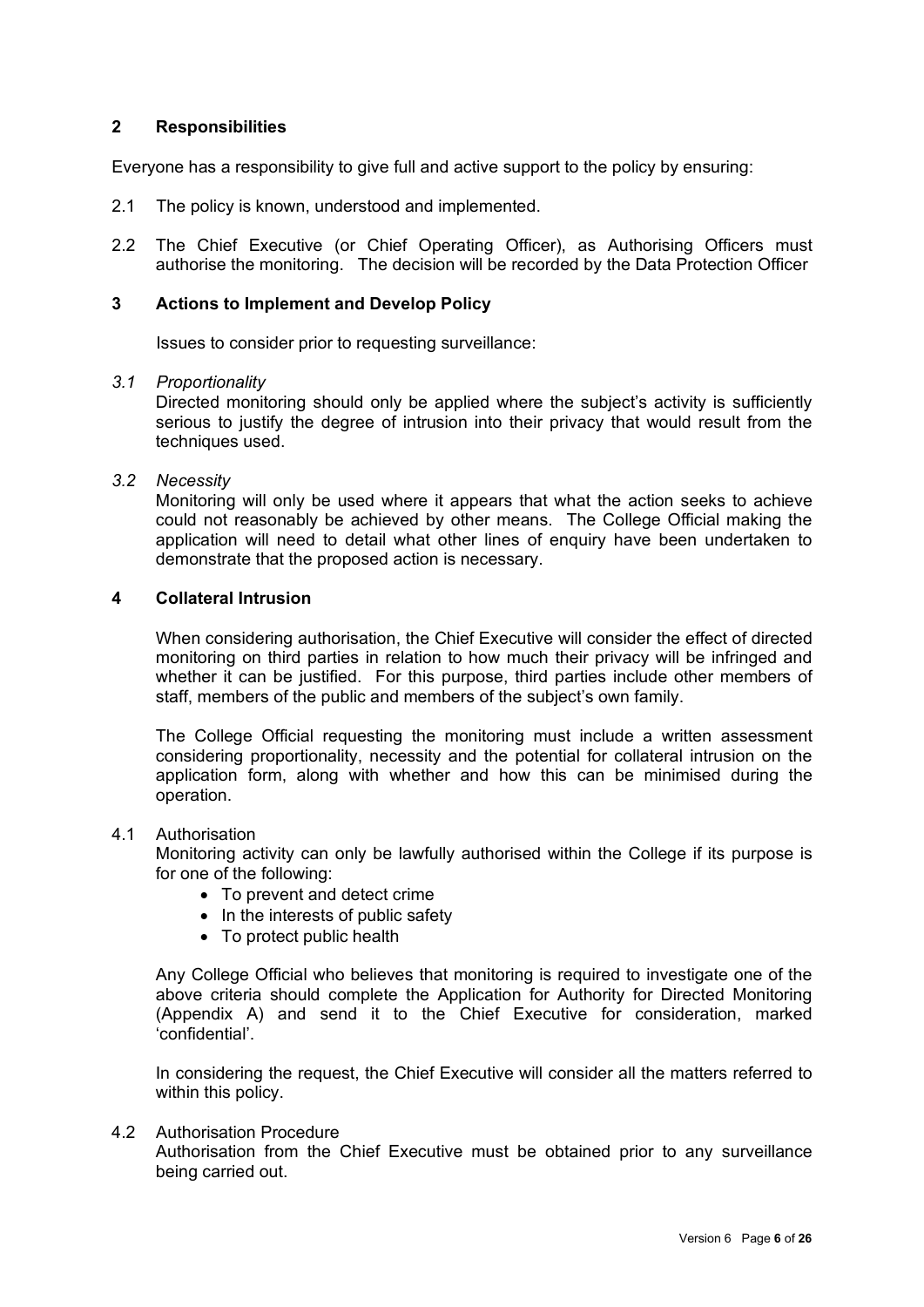An application for 'Authority for Directed Monitoring' must be completed (Appendix A) and sent to the Chief Executive for consideration. An oral request will be considered and authorisation provided orally in emergency situations. In the event of an emergency request, the College official should ensure that a statement containing details of the conversation with the Chief Executive is completed as soon as possible, detailing the nature of the emergency request and outcome of the decision. The statement must be sent to the Chief Executive to agree the statement and to record his/her recollection of the conversation surrounding the oral application.

4.3 Review of Monitoring

The Chief Executive should review the progress of the monitoring and investigation to ensure that continued activity is warranted. The Chief Executive may cancel the monitoring and investigation if he/she is satisfied that the directed monitoring no longer meets the criteria for authorisation.

4.4 Duration of an Authorisation

Once granted, authorisation should last for a specified period, not exceeding 3 months. If the objectives of the activity have not been met by the end of that time, then authority can be renewed for a further period of 3 months. The application can be renewed more than once, providing the criteria upon which the initial authorisation was granted have not changed. A renewal application must be completed (Appendix B).

- Appendix A: Application for Authorisation for Directed Monitoring
- Appendix B: Renewal Application for Authorisation for Directed Monitoring.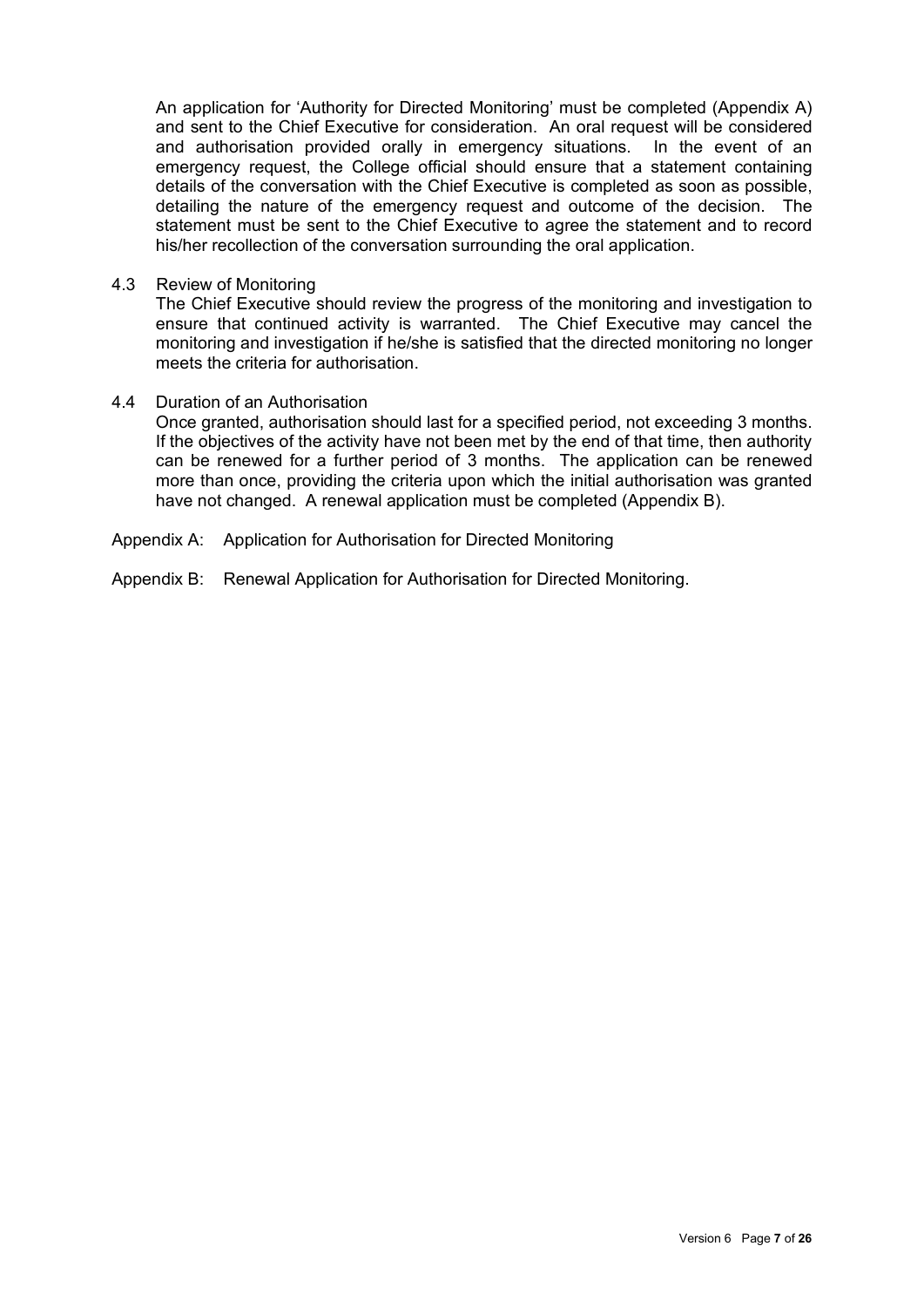

## **TyneCoastCollege**

#### **APPLICATION FOR AUTHORITY FOR DIRECTED MONITORING**

| <b>Name of Person</b> | Tel No: |  |
|-----------------------|---------|--|
| making request:       |         |  |
| <b>Position:</b>      |         |  |
| <b>Case Name:</b>     |         |  |

| Grounds on which the action is necessary (delete as applicable) |  |
|-----------------------------------------------------------------|--|
|-----------------------------------------------------------------|--|

- A For the purpose of preventing or detecting crime;
- B In the interest of public safety;
- C For the purpose of protecting public health;

Specific reason in this case

2 Explain why the directed monitoring is proportionate to what it seeks to achieve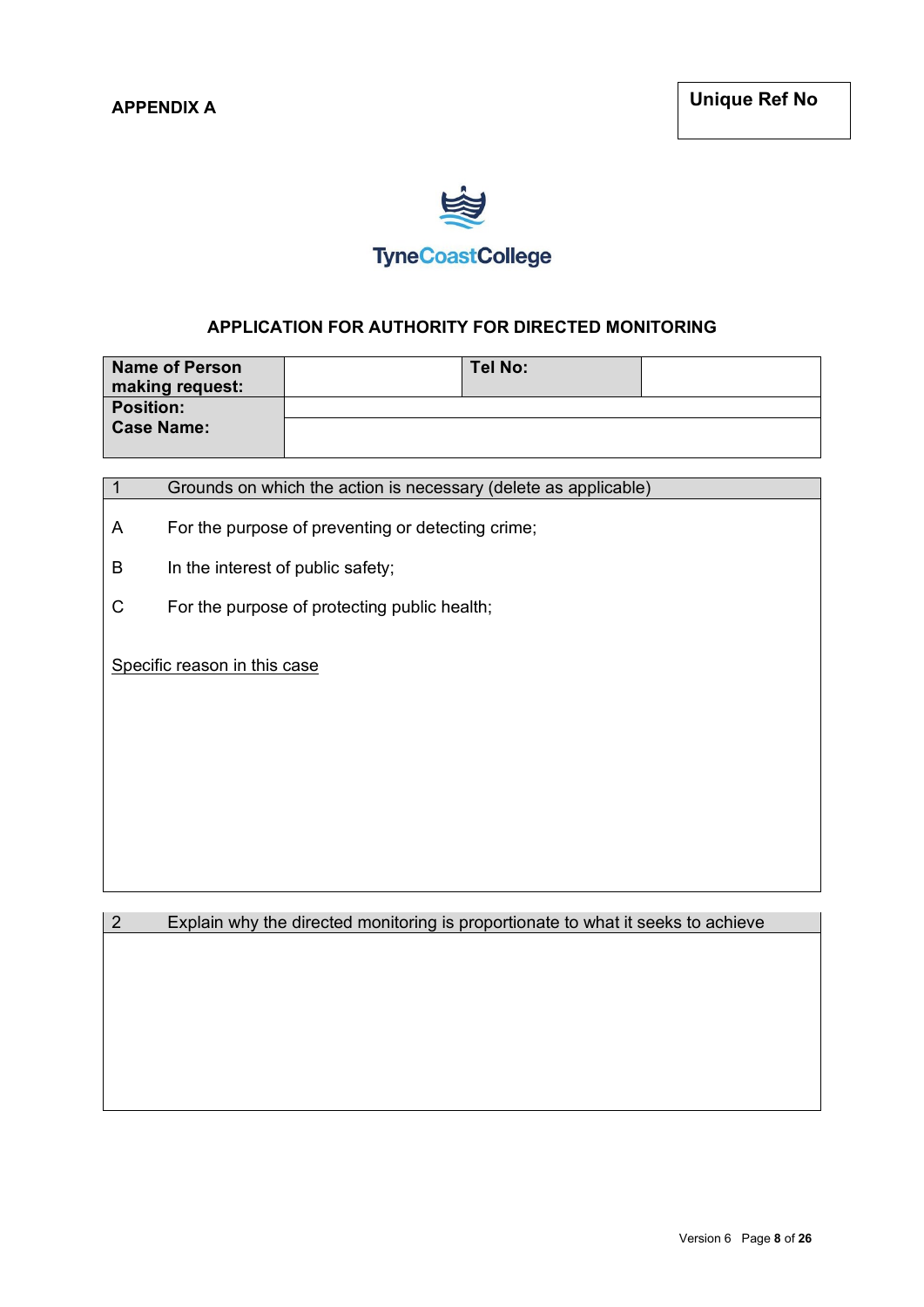#### 3 The identities, where known, of those to be subject of the directed monitoring/or description of operation or investigation

**Name:**

**Address:**

**Other information as appropriate:**

|  | The action to be authorised, including any premises or vehicles involved |  |  |  |
|--|--------------------------------------------------------------------------|--|--|--|
|--|--------------------------------------------------------------------------|--|--|--|

5 Give an account of the investigation

| $6\phantom{1}6$ | Explanation of the information which it is desired to obtain as a result of the<br>authorisation |
|-----------------|--------------------------------------------------------------------------------------------------|
|                 |                                                                                                  |
|                 |                                                                                                  |
|                 |                                                                                                  |
|                 |                                                                                                  |
|                 |                                                                                                  |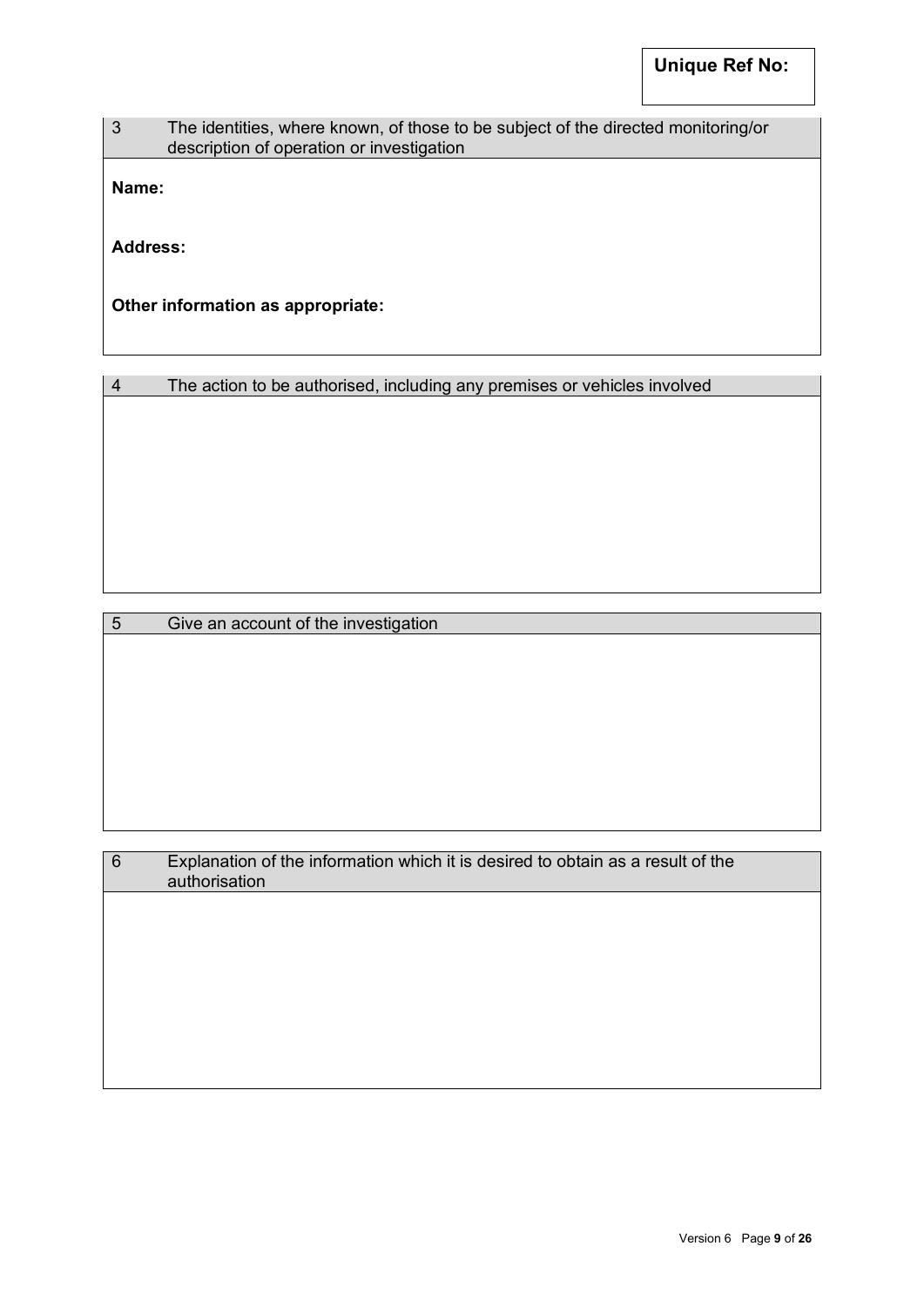| Collateral intrusion:<br>Indicate any potential for collateral intrusion on other persons than those targeted<br>- include a plan to minimise collateral intrusion |
|--------------------------------------------------------------------------------------------------------------------------------------------------------------------|
|                                                                                                                                                                    |
|                                                                                                                                                                    |
|                                                                                                                                                                    |

8 Risk Assessment

9 Chief Executive's Comments

Date for first review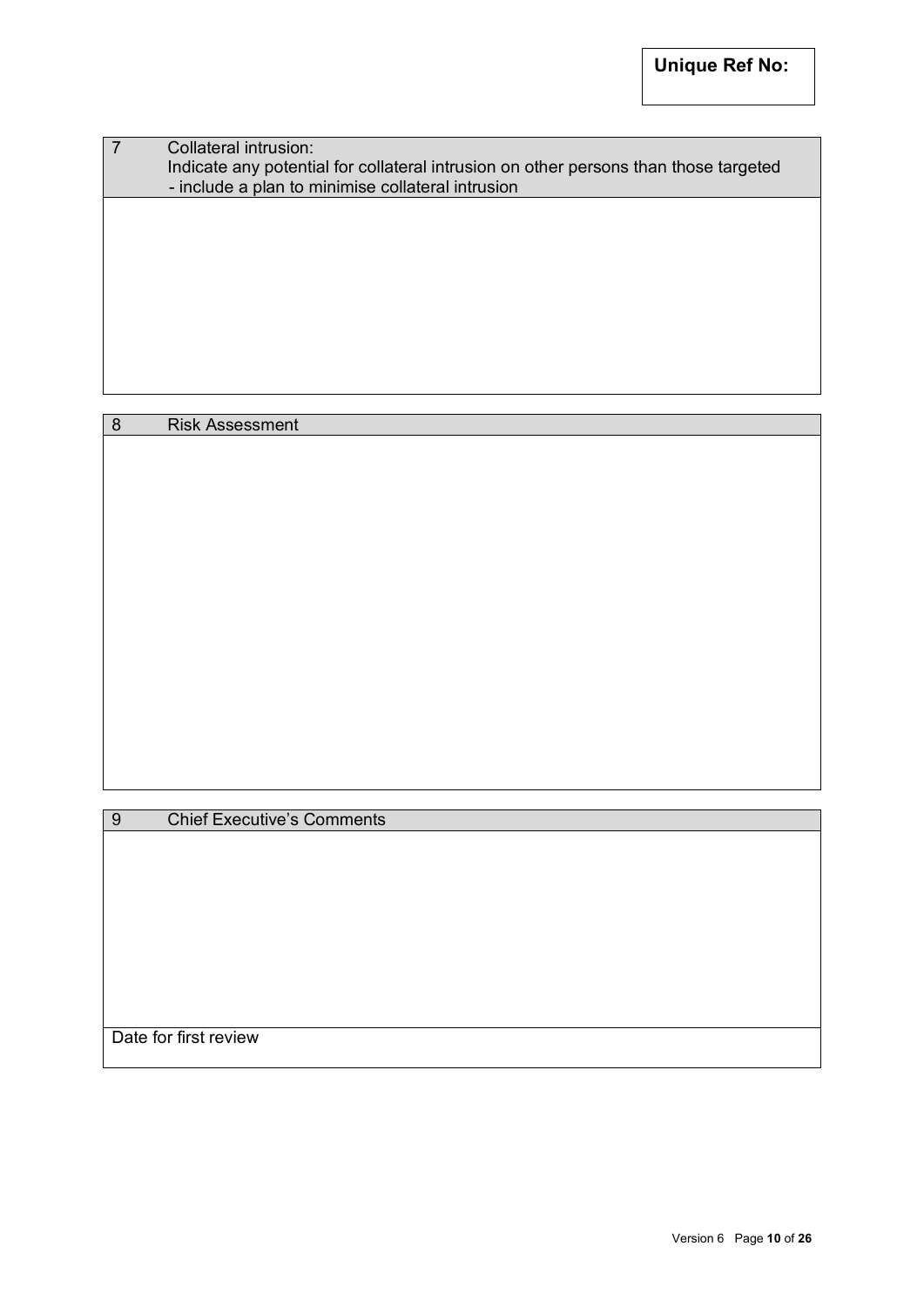| 10<br>Chief Executive Officer's Recommendation                                 |
|--------------------------------------------------------------------------------|
| detailed above. This written authorisation will remain valid until reviewed on |
|                                                                                |
|                                                                                |
|                                                                                |
|                                                                                |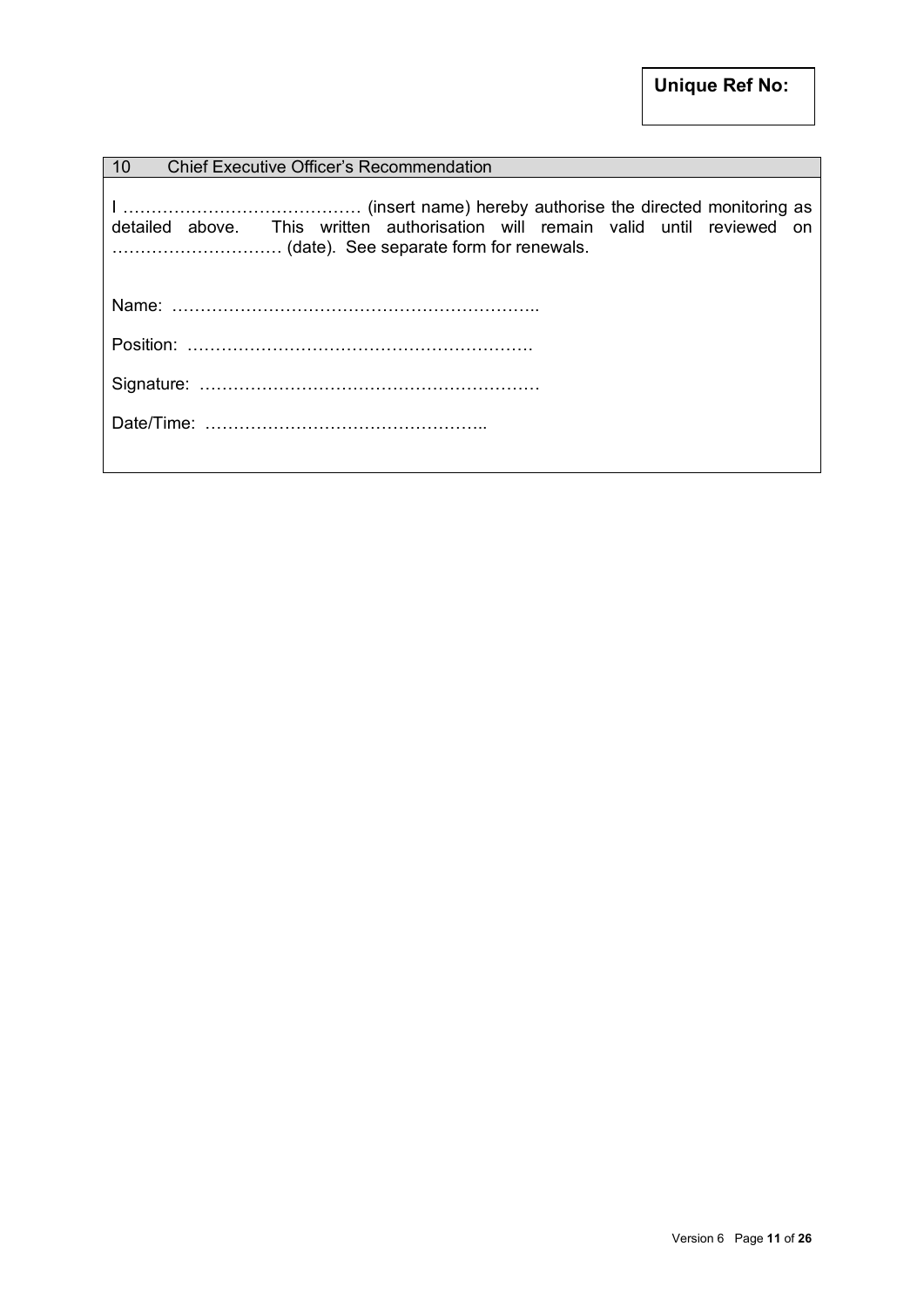

# **TyneCoastCollege**

# **APPLICATION FOR RENEWAL OF DIRECTED MONITORING AUTHORITY**

**(Please attach to original authorisation)** 

| <b>Name of Person</b><br>making request: | Tel No: |  |
|------------------------------------------|---------|--|
| <b>Position:</b>                         |         |  |
| <b>Case Name:</b>                        |         |  |

#### **Details of renewal:**

| Renewal numbers and dates of any previous renewals |       |
|----------------------------------------------------|-------|
| Renewal number:                                    | Date: |
|                                                    |       |
|                                                    |       |
|                                                    |       |
|                                                    |       |
|                                                    |       |
|                                                    |       |
|                                                    |       |
|                                                    |       |
|                                                    |       |

| Detail the information as listed in the original authorisation as it applies at the time of |
|---------------------------------------------------------------------------------------------|
| the renewal                                                                                 |

3 Detail any significant changes to the information on the previous authorisation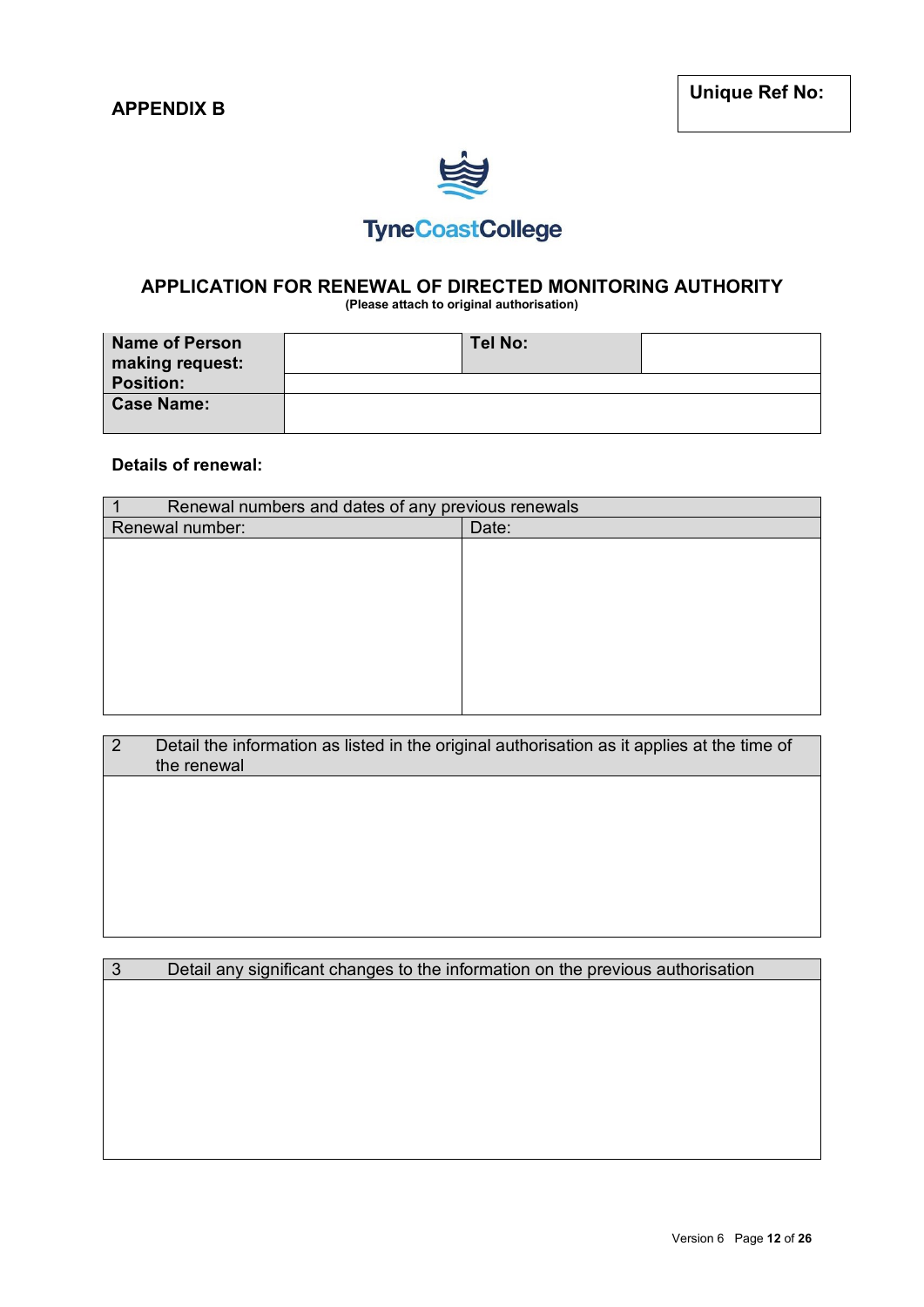#### 4 Detail why it is necessary to continue with the authorisation

5 Indicate the content and value to the investigation of the product so far obtained by the surveillance

| 6 | Give an estimate of the length of time the authorisation will continue to be necessary |
|---|----------------------------------------------------------------------------------------|
|   |                                                                                        |
|   |                                                                                        |
|   |                                                                                        |
|   |                                                                                        |
|   |                                                                                        |
|   | Date for review:                                                                       |
|   |                                                                                        |

|  | <b>Chief Executive's Recommendation</b> |
|--|-----------------------------------------|
|--|-----------------------------------------|

|  |  | Detail any significant changes to the information on the previous authorisation |  |
|--|--|---------------------------------------------------------------------------------|--|
|--|--|---------------------------------------------------------------------------------|--|

I …………………………………… (insert name) hereby authorise the renewal of the directed monitoring as detailed above. The renewal authorisation will last until reviewed by ………….. (date).

Name: ………………………………………………………..

Signature: ……………………………………………………

Date/Time: …………………………………………..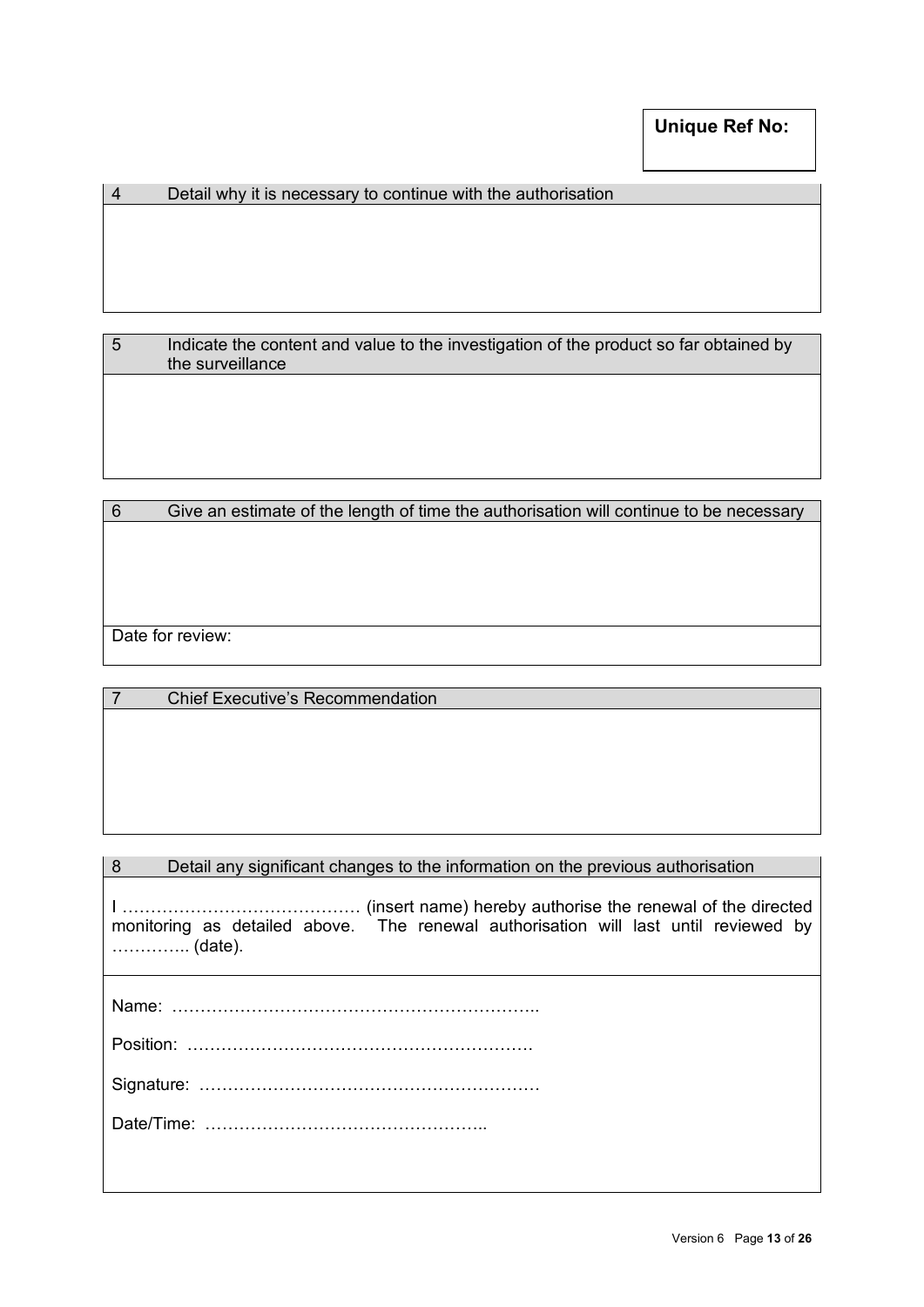### **PROCESS DECISION MAP**



- For the purpose of preventing or detecting crime or preventing disorder
- In the interests of public safety
- For the purpose of protecting public health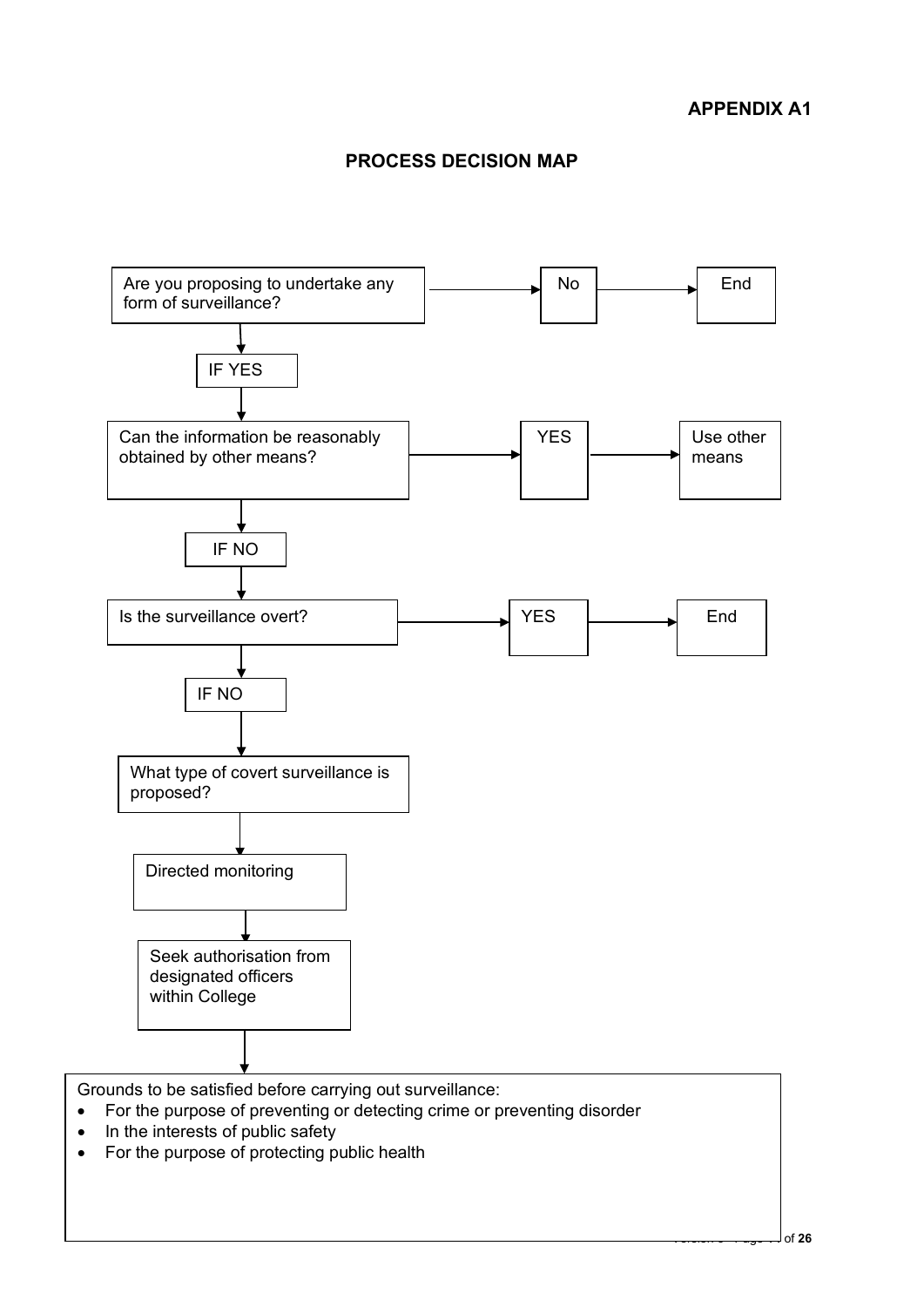### **AUTHORISATION OF DIRECTED SURVEILLANCE PROCESS MAP**

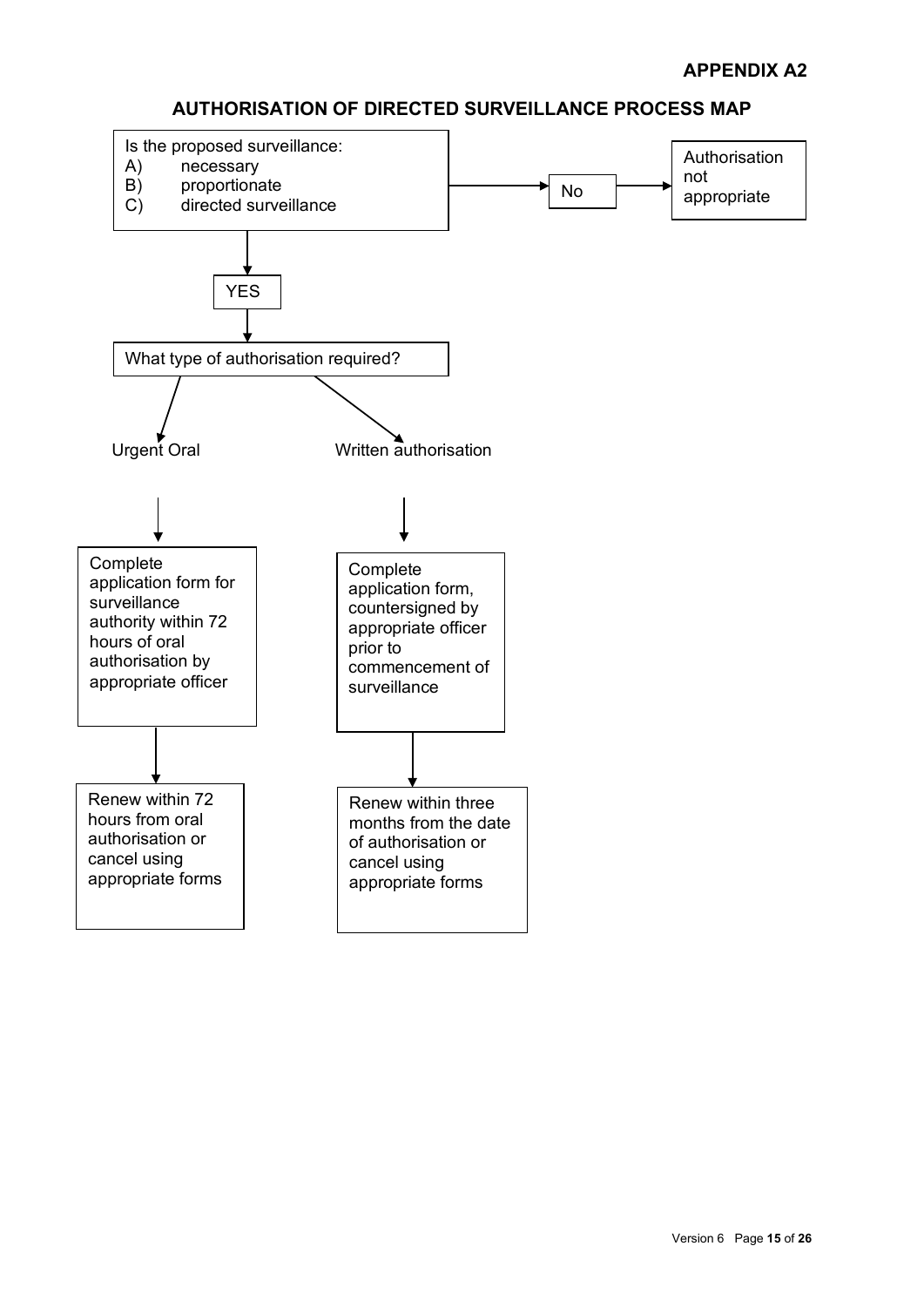#### **CCTV**

This section on the use of this security tool is to provide guidance on good practice in the use of CCTV (closed circuit television) and to detail the controls necessary to ensure compliance with the Data Protection Act.

#### **1 Scope**

The use of CCTV lies within the security policy, to enable its implementation and to support the security provision across the estate.

#### **2 Responsibilities**

#### Head of Estates

The duties of this post holder in respect of the CCTV system are to:

- Ensure that the installation and operation of the CCTV system complies with the CCTV Code of Practice issued by the Office of the Information Commissioner
- Deal with any complaints regarding the operation of the CCTV system and ensure that they are dealt with under the terms of the College's complaints procedure
- Retain images for evidential purposes and ensure they are kept in a secure place to which access is controlled

Data Protection Officer

• Ensure that the notification lodged with the Information Commissioner Officers covers the purposes for which this equipment is used

Director of IT

• Ensure that the system is maintained and repaired when necessary

#### **Actions to Implement and Develop the Policy**

The principles of operation of the CCTV system are:

- 1) The CCTV system is provided for the benefit and protection of the public and the College as a whole.
- 2) The CCTV system will be used for the protection of people subject to harassment or intimidation, monitoring of vehicle and pedestrian traffic and the maintenance of good order in the College. It may also be used to investigate complaints and to assist in civil proceedings. Whereas the CCTV system is in place for all of these purposes, the College will not always be monitoring for all of these purposes all of the time.
- 3) The system will only be used in a manner which is fair to everyone.
- 4) Where copies of recordings are made for use in legal proceedings the Security staff and/or the Data Protection Officer, or nominated deputy will ensure that they have documented: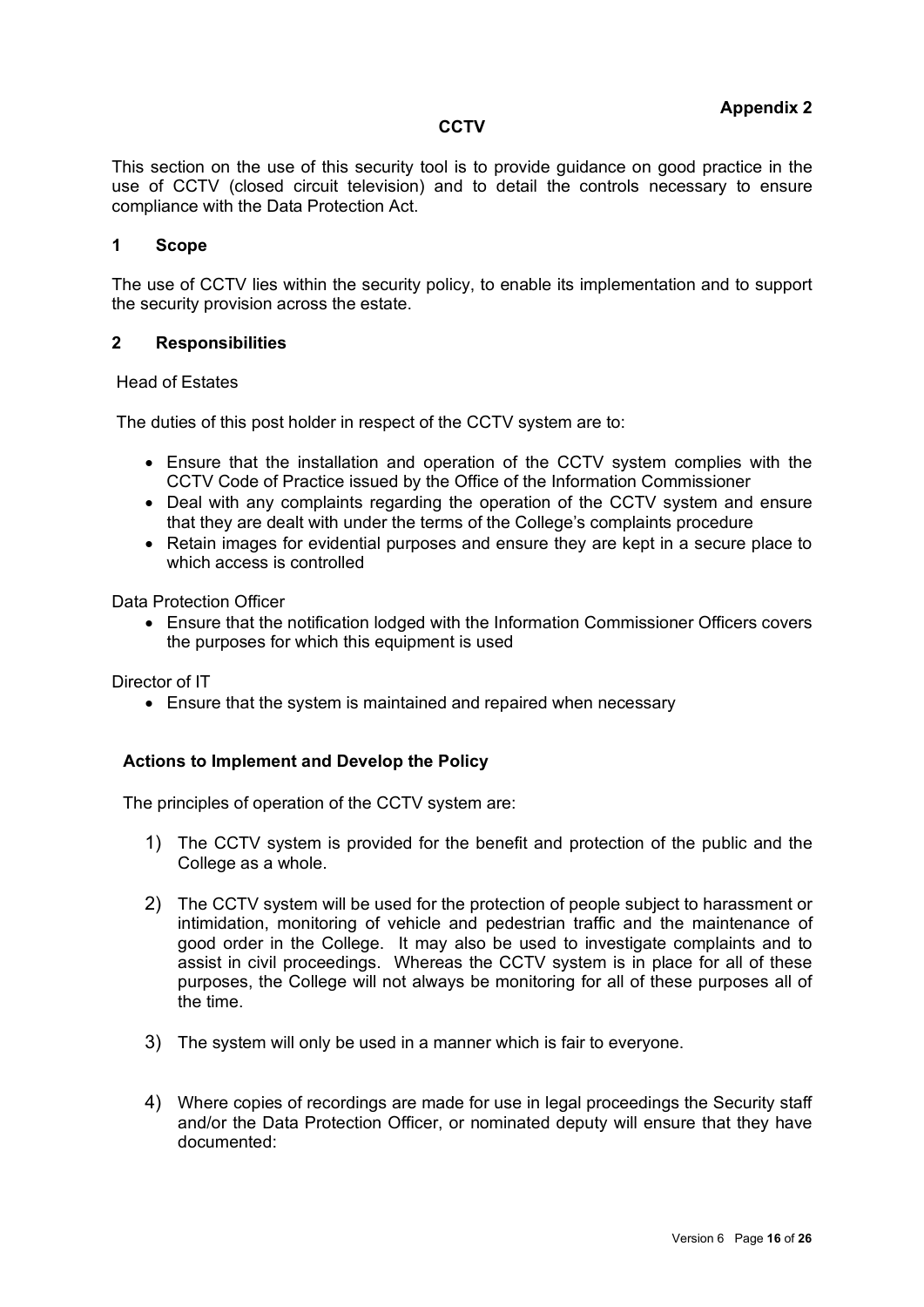- a) The date on which the images were removed from the general system for use in legal proceedings.
- b) The reason why they were removed from the system.
- c) Any crime incident number to which the images may be relevant.
- d) The location of the images.
- e) The name and position of the person to whom the recordings have been supplied.
- f) Retained copies of any associated authorisation documents.
- 5) Any individual whose personal data is held by the College in the form of a CCTV recording can request access to that recording and the College will respond in accordance with the Data Protection Act 2018. Recordings will be released for reviewing to other persons, i.e., not the individual whose personal data it is, in accordance with the Data Protection Act 2018, in copy form and on the authority of a member of DPO who must be satisfied of the need to release them unless ordered to do so under statutory powers.
- 6) The College may release recordings to the Police or other authorised Government agent for the purposes of the prevention or detection of crime, the apprehension or prosecution of offenders, or in the interests of national security, or in other circumstances where the College is legally obliged to do so, or in accordance with the specified purposes of the CCTV system. The identity of individuals on the recording not relevant to the investigation or the request for access will be obscured unless the individuals have given their consent. The identity of individuals on the recording whose presence is relevant to the investigation or request for access will be disclosed if they give consent for this and may be disclosed if this consent is refused when deemed reasonable to do so in the circumstances.
- 7) Live viewing of the system or reviewing of recorded material prior to the production of specific recordings under clauses 6-7 above, by approved staff of the College and others, including the Police, will be permitted at all reasonable times. In these circumstances it will not be possible to obscure the identity of persons not relevant to the investigation. Under no circumstances will victims/complainants be permitted to view material in this form. Care will be taken to ensure that evidence is not compromised if potential witnesses are to view material.
- 8) The Chief Executive shall have powers to authorise Government agencies to carry out covert CCTV surveillance upon request. In the case where the Chief Executive is involved, the Chair of the Governors shall have the powers to authorise Government agencies to carry out covert surveillance.
- 9) The system will not be operated for personal gain by any individual or financial gain by the College.
- 10) The equipment will be sited in such a way that it only monitors those spaces which are intended to be covered by the equipment.
- 11) If domestic areas such as gardens or areas not intended to be covered by the scheme, border those spaces which are intended to be covered by the equipment,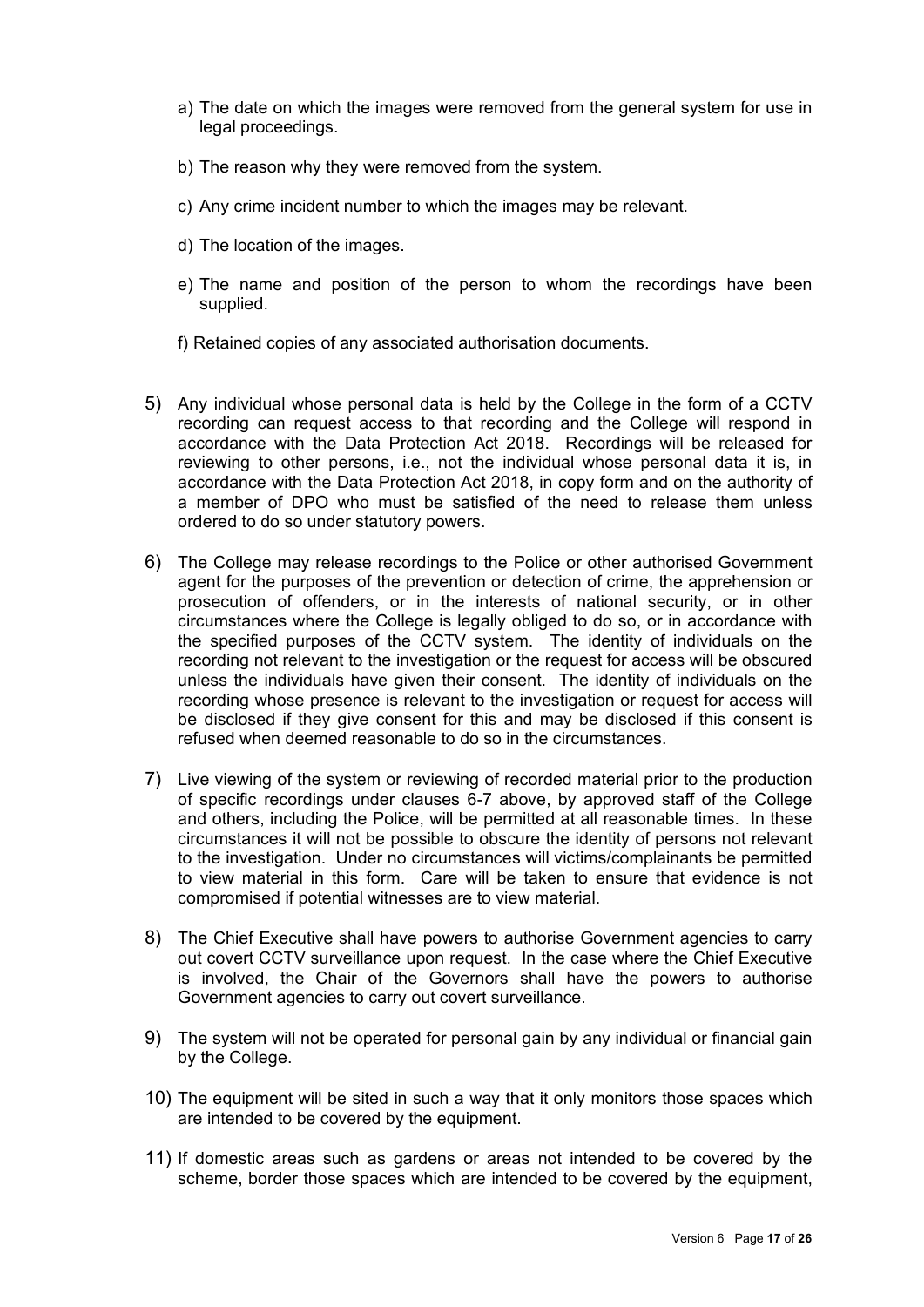and then the College will consult with the owners of such spaces if images from those spaces might be recorded. In the case of back gardens, this would be the resident of the property overlooked.

- 12) If cameras are adjustable by the operators, they will be restricted so that operators cannot adjust or manipulate them to overlook spaces which are not intended to be covered by the scheme.
- 13) If it is not possible physically or electronically to restrict the equipment to avoid recording images from those spaces not intended to be covered by the scheme, then operators will be trained in recognising the privacy implications of such spaces being covered.
- 14) Signs will be placed so that staff, students and the public are aware that they are entering a zone which is covered by surveillance equipment.
	- The signs should be clearly visible and legible to staff, learners and members of the public.
	- The size of signs will vary according to circumstances:

The signs will contain the following information:

- a) Identity of the College as the organisation responsible for the scheme.
- b) The purposes of the scheme.
- c) Details of whom to contact regarding the scheme.
- 15) Monitors displaying images from areas in which individuals would have an expectation of privacy should not be viewed by anyone other than authorised employees.
- 16) Access to the recorded images will be restricted to designated staff. The Data Protection Officer, in consultation with CMT, will decide whether to allow requests for access by third parties in accordance with College disclosure policies.
- 17) Viewing of the recorded images should take place in a restricted area, for example, in a manager's office. Other employees, students and members of the public should not be allowed to have access to that area when a viewing is taking place.
- 18) Removal of the medium on which images are recorded, or the transfer of images to a portable electronic device for viewing purposes, should be documented as follows:
	- a) The date and time of removal.
	- b) The name of the person removing the images.
	- c) The name(s) of the person(s) viewing the images. If this should include third parties, this should include the organisation of that third party.
	- d) The reason for the viewing.
	- e) The outcome, if any, of the viewing.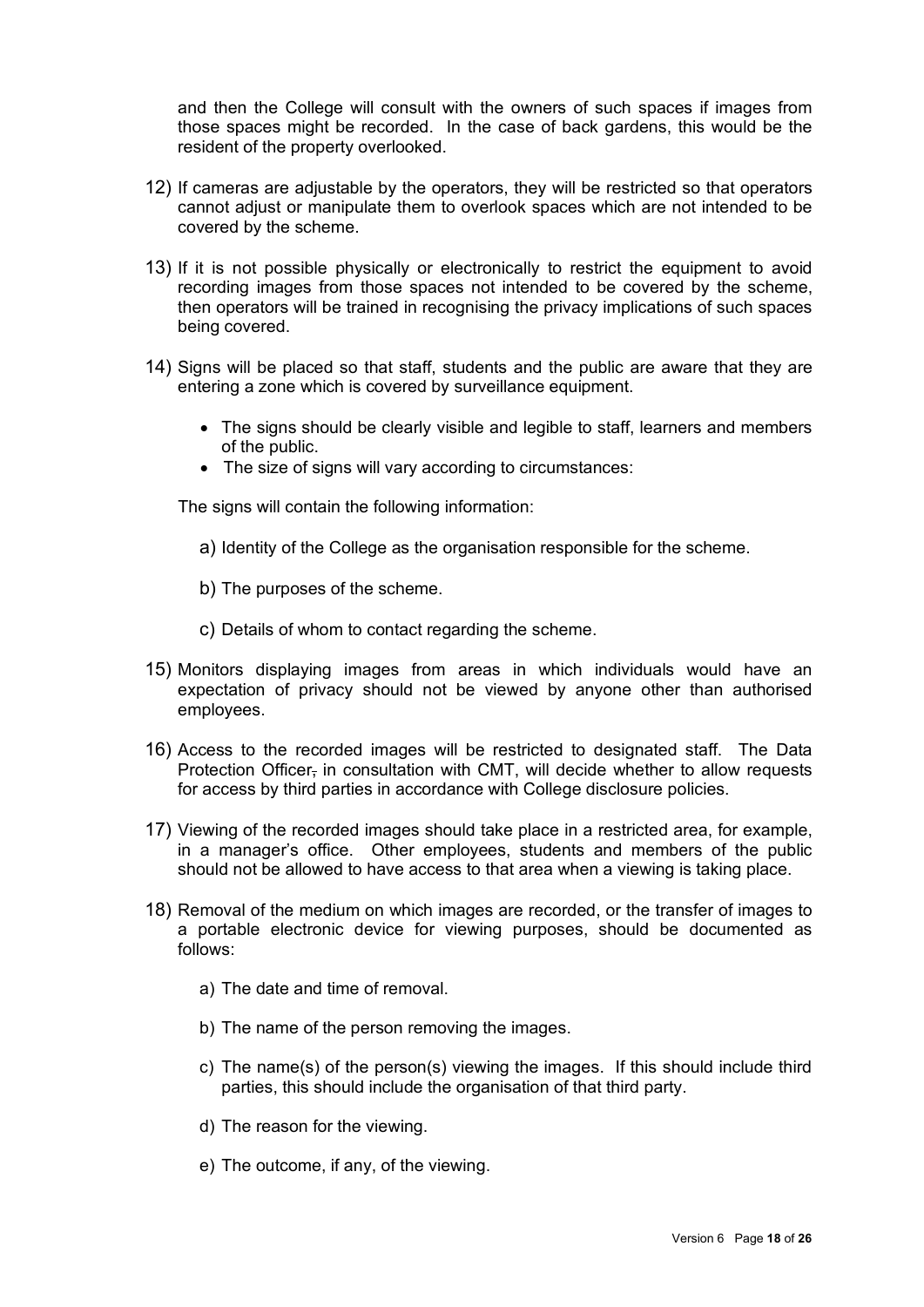- f) The date and time the images were returned to the system or secure place, if they have been retained for evidential purposes.
- 19) All operators and employees with access to images should be aware of the procedures which need to be followed when accessing the recorded images.
- 20) All operators should be trained in their responsibilities under the CCTV Code of Practice issued by the Information Commissioner and be aware of and comply with the CCTV Policy.

They must ensure that access to, and disclosure of, the images recorded by CCTV and similar surveillance equipment is restricted and carefully controlled; not only to ensure that the rights of individuals are preserved, but also to ensure that the chain of evidence remains intact should the images be required for evidential purposes. The reason(s) for disclosing copies of the images must be compatible with the reason(s) or purpose(s) for which they were originally obtained.

- 21) All College employees with access to CCTV images should be aware of the restrictions set out in this policy in relation to access to, and disclosure of, recorded images.
	- a) Access to recorded images must be restricted to those staff that need to have access in order to achieve the purpose(s) of using the equipment.
	- b) All access to the medium on which the images are recorded should be documented.
	- c) Disclosure of the recorded images to third parties should only be made in limited and prescribed circumstances.

**For example** - if the purpose of the system is the prevention and detection of crime, then disclosure to third parties should be limited to the following:

- The Police and other authorised Government agencies where the images recorded would assist in a specific criminal enquiry.
- Prosecution agencies.
- Relevant legal representatives.
- The media, where it is decided that the public's assistance is needed in order to assist in the identification of victim, witness or perpetrator in relation to a criminal incident. As part of that decision, the wishes of the victim of an incident should be taken into account.
- People whose images have been recorded and retained (unless disclosure to the individual would prejudice criminal enquiries or criminal proceedings)
- 22) All requests for access or disclosure should be recorded. If access or disclosure is denied, the reason should be documented.
- 23) If access to or disclosure of the images is allowed, then the following should be documented:
	- a) The date and time at which access was allowed or the date on which disclosure was made.
	- b) The identification of any third party who was allowed access or to whom disclosure was made.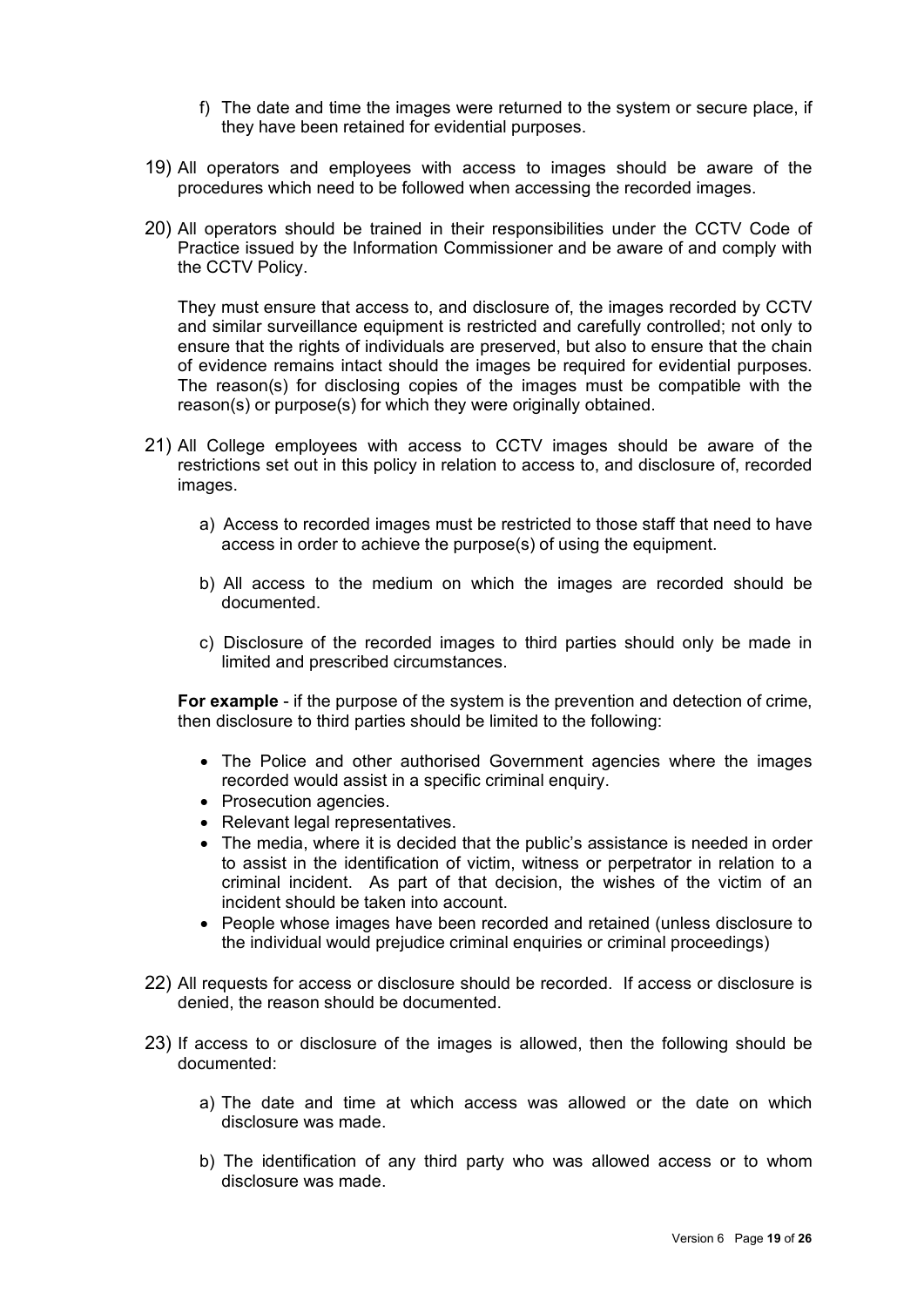- c) The reason for allowing access or disclosure.
- d) The extent of the information to which access was allowed or which was disclosed.
- 24) Recorded images should not be made more widely available for example they should not be routinely made available to the media or placed on the Internet.
- 25) If it is intended that images will be made more widely available, that decision will be made by the Chief Executive. The reason for that decision should be documented.
- 26) If it is decided that images will be disclosed to the media (other than in the circumstances outlined above), the images of individuals not party to the investigation will need to be disguised or blurred so that they are not readily identifiable.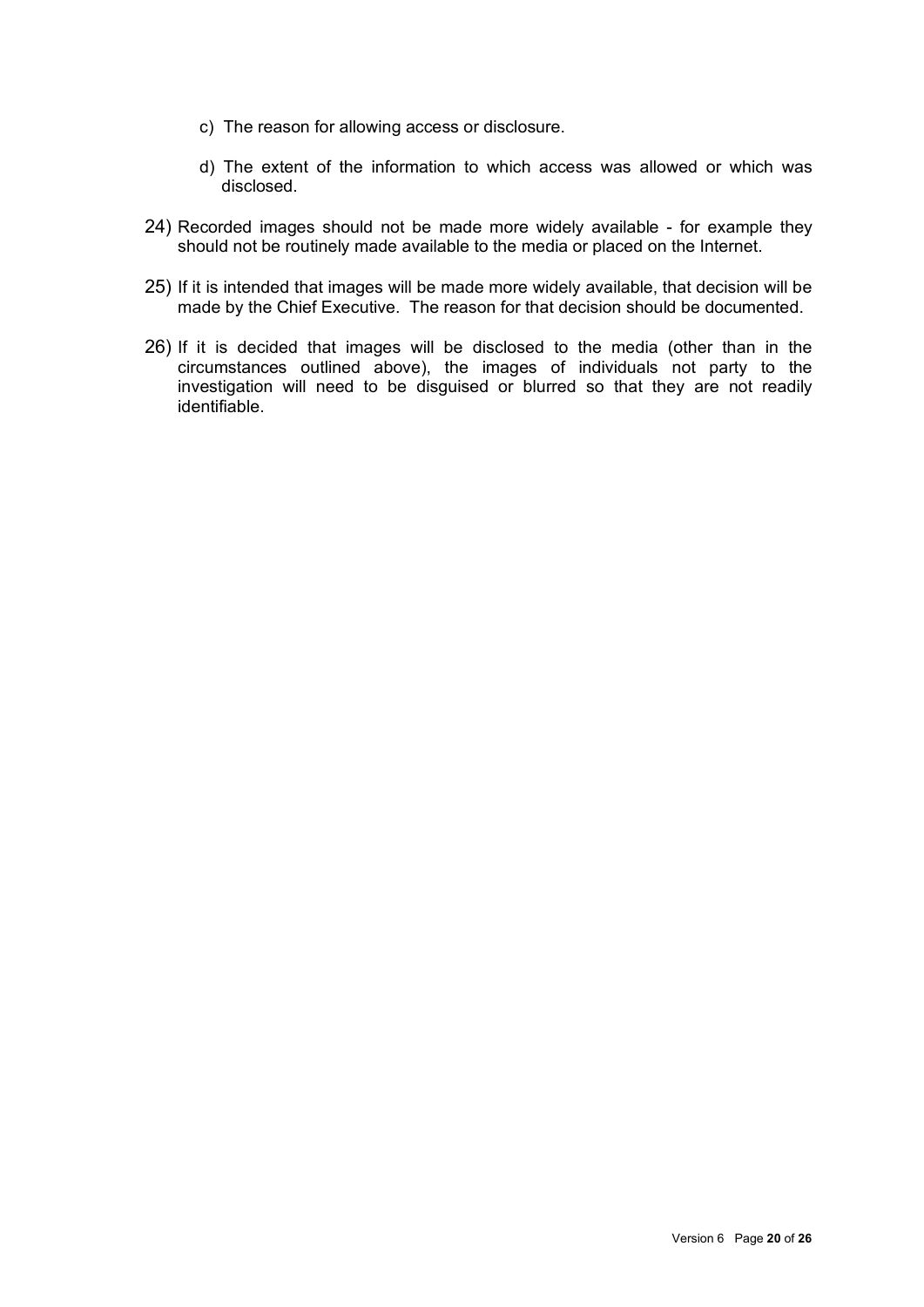#### **1. The use of force to control or restrain**

Using force to restrain or physically direct a learner, visitor or member of staff should be regarded as last resort.

There are situations in which there is no safer alternative, but staff can minimise the chance of these arising by:

- 1.1 Creating calm, orderly and supportive environment that minimises the risk of violence of any kind.
- 1.2 An active approach to teaching learners how to manage strong emotions. Staff training will be available for staff likely to be dealing with students with strong emotions or with known anger management difficulties.
- 1.3 Having regard to avoid actions that may be seen as inciting violence. For example, young men often respond better to females, or older men, than young male staff from whom any contact may be seen as a challenge. In certain circumstances a colleague may be better placed to deal with an incident.
- 1.4 Effective management of individual incidents. Staff should communicate calmly with the learner throughout the incident. They should use non-threatening verbal and body language to show that they are not acting out of anger, frustration, or a desire to punish. They may seek colleagues' support (for example to manage bystanders or other learners in a classroom) but should not leave the learner alone unless they need to withdraw to protect their own safety. They should also ensure that learners do not feel trapped. That can involve offering the learner options such as:
	- 1.4.1 Coming with the staff members to a quiet room away from bystanders so that the staff member can hear the learners concerns
	- 1.4.2 Sitting down and having a drink of water
	- 1.4.3 Being joined by a particular member of staff well known to the learner
	- 1.4.4 Being joined by a friend or family member

However, preventive measures will not always work. There will be circumstances in which staff judge that the risks associated with not using force are greater than those associated with using force. This policy provides guidance on these circumstances.

#### **2. Scope**

The policy in the use of force to control or restrain covers all members of the college staff.

#### **3. Legislation**

The relevant section of the Education and Inspection Act 2006 is Section 165 (Power of members of staff of the further education institutions to the force) which inserts section 85C into the Further and Higher Education Act 1992 (c.13).

#### **85C Power of members of staff to use force**:

- 3.1 A member of the staff of an institution which is within the further education sector may use such force as is reasonable in the circumstances for the purpose of preventing a student at the institution from doing (or continuing to do) any of the following, namely:-
	- 3.1.1 committing any offence
	- 3.1.2 causing personal injury to, or damage to the property of, any person (including the student himself), or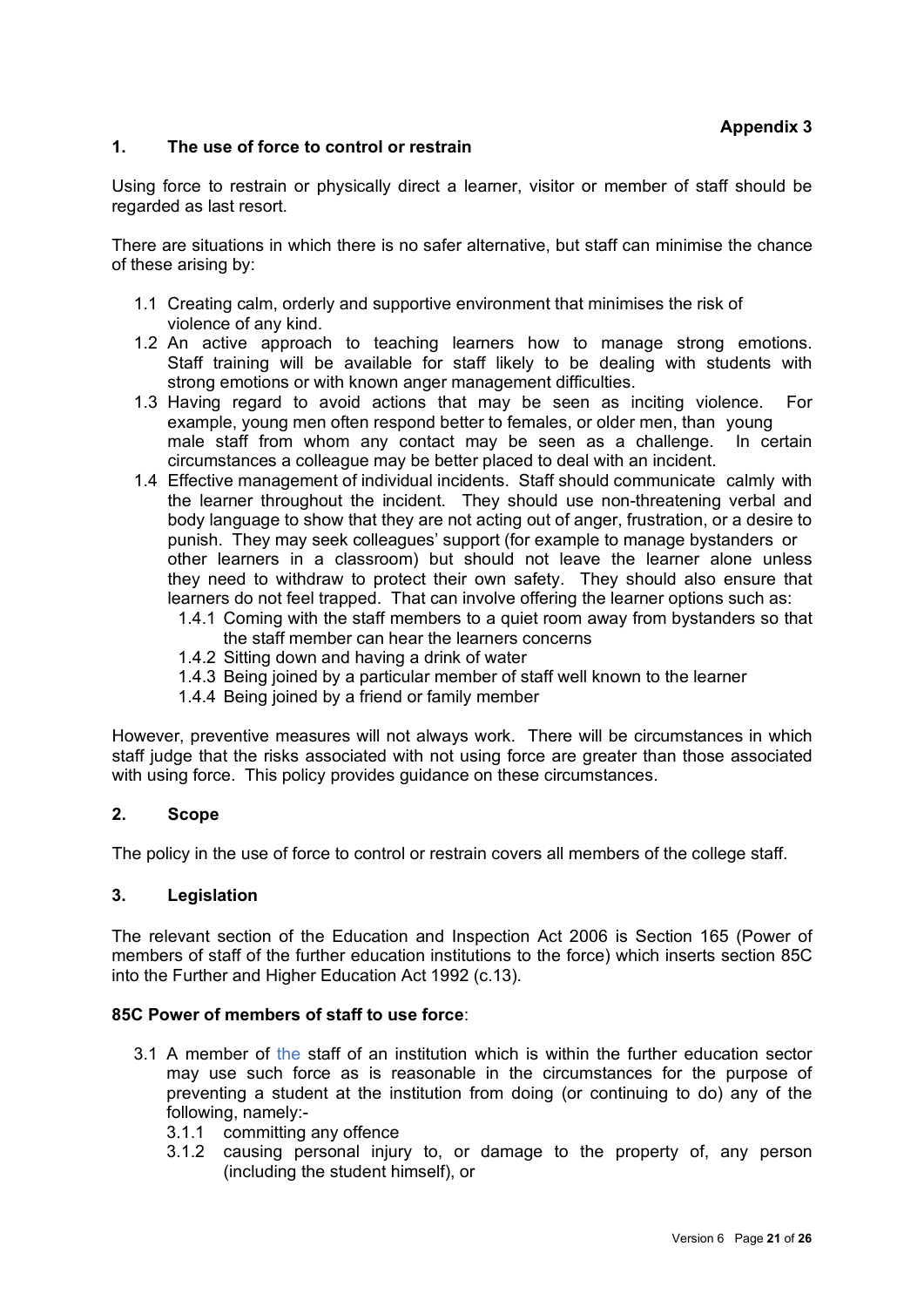- 3.1.3 prejudicing the maintenance of good order and discipline at the institution or among any of its students, whether during a teaching session or otherwise.
- 3.2 The power conferred by subsection (1) may be exercised only where:-
	- 3.2.1 the member of the staff and the student are on the premises of the institution,
	- 3.2.2 they are elsewhere and the member of staff has lawful control or charge of the student.
- 3.3 Subsection (1) does not authorise anything to be done in relation to the student which constitutes the giving of corporal punishment within the meaning of section 548 of the Education Act 1996.
- 3.4 The powers conferred by subsection (1) are in addition to any powers exercisable apart from this section and are not to be construed as restricting what may lawfully be done apart from this section.
- 3.4 In this section, "member of the staff", in relation to an institution within the further education sector, means any person who works at that institution whether or not as its employee.

#### **4. Dealing with members of the public**

Such persons are outside the scope of Section 165 and a college must rely on common law rights.

A fuller analysis of "reasonable force" and the circumstances under which the common law allows its use can be found on the Crown Prosecution Service website. https://www.cps.gov.uk/legal-guidance/self-defence-and-prevention-crime

The 2011 Education Act further identifies where it may be appropriate to use force to confiscate property from a student. [http://www.legislation.gov.uk/ukpga/2011/21/pdfs/ukpga\\_20110021\\_en.pdf](http://www.legislation.gov.uk/ukpga/2011/21/pdfs/ukpga_20110021_en.pdf)

#### **1. Application of the guidance**

#### **5.1 Who is authorised to use force**

It should be recognised that this policy provides guidance for those staff that are confident to intervene in situations. **No obligation for all staff to intervene is implied.** The legislation gives statutory power to use reasonable force to any person who is a member of the staff of the college in order to prevent a student at the college from doing or continuing to do certain prescribed things (see section 85C (1) and (5). Members of the staff in relation to an institution means any person who works at that institution whether or not as its employee. This includes:

- any member of the teaching staff
- support staff including teaching assistants, learning support assistants
- members of the staff whose job does not normally involve supervising learners, i.e., business support staff
- security staff
- staff working through an agency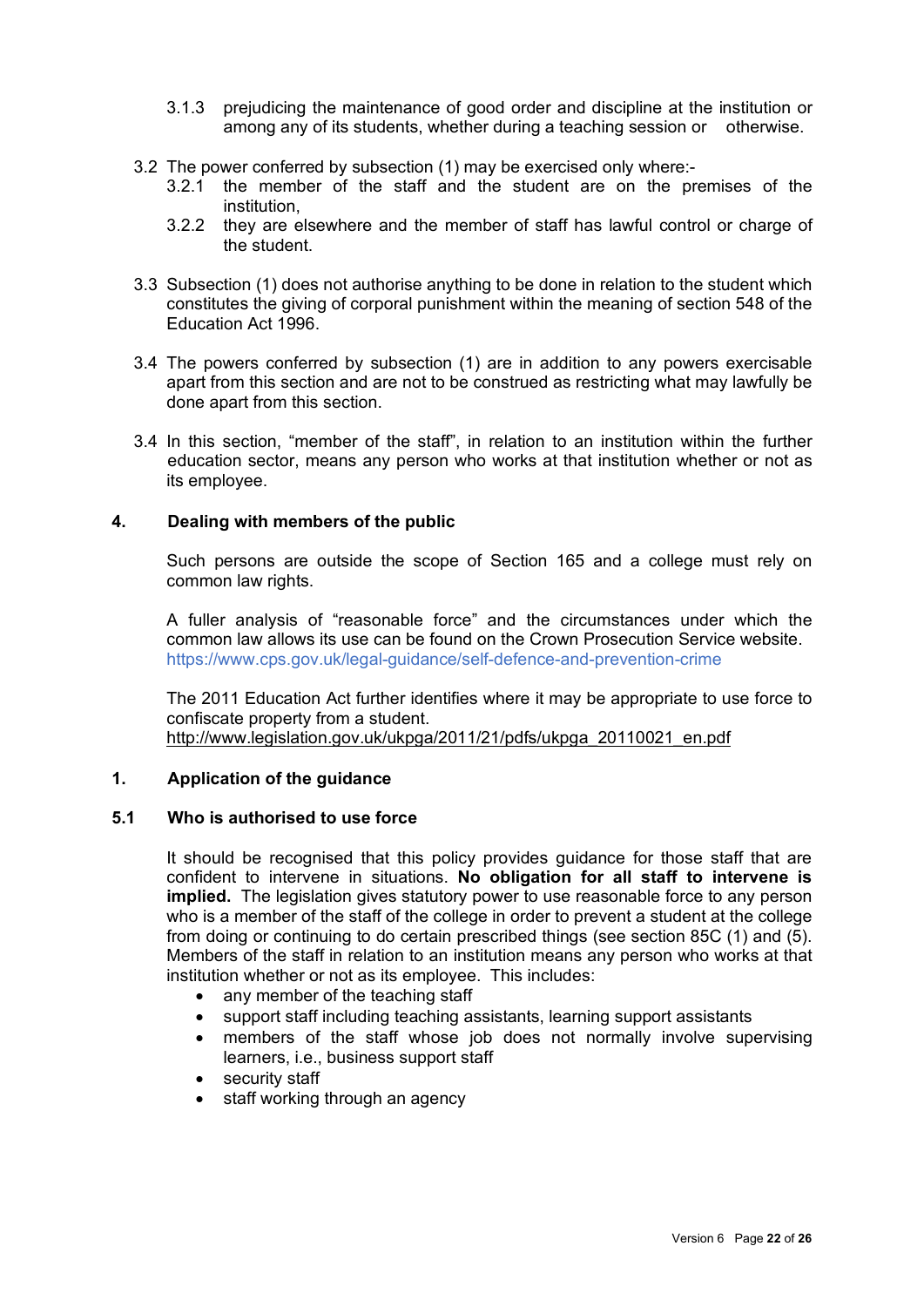#### **5.2 What type of incident might require the use of force**

The triggers for using reasonable force are set out in section 85C(1) of the Further and Higher Education Act 1992, as inserted by section 165 of the Education and Inspections Act 2006. A member of staff may only use force to prevent a leaner from doing (or continuing to do) certain prescribed actions namely:

- committing a criminal offence
- causing personal inquiry to, or damage to property
- prejudicing the maintenance of good order and discipline at the institution

However, paragraph 13 states that 'To Be Judged Lawful, The force used must be in proportion to the consequences it is intended to prevent. The degree of force should be the minimum needed to achieve the desired result.'

#### **5.3 Decisions on whether to use force must depend on judgement about**

- the seriousness of the incident, as judged by the effect of the injury, damage or disorder which is likely to result if force is not used
- the chances of achieving the desired result by other means and
- the relative risks associated with physical intervention compared with using other strategies

Wherever possible, these judgements should take account of the particular characteristics of the learner, including his or her age, physical size and any special educational needs or disability he or she may have. The DfE provides additional guidance on physical intervention with learners who display extreme behaviour associated with learning disability and/or autistic spectrum disorders and learners with severe behavioural difficulties. Whilst this is aimed at special schools, it is also relevant to colleges with such learners. It is available at:

https://www.gov.uk/government/publications/use-of-reasonable-force-in-schools

If possible, a member of staff should not intervene in an incident without help (unless it is an emergency). For example, help is likely to be needed in dealing with large learner, more than one learner or if the member of staff believes he or she may be at risk of injury. In these circumstances he or she should take steps to remove other learners who might be at risk and summon assistance from other staff.

In all these cases use of force would only be reasonable (and therefore lawful) if it was clear that the behaviour was sufficiently dangerous disruptive to warrant physical intervention of the degree applied and could not realistically be dealt with by any other means.

#### **4.4 What constitutes reasonable force?**

There can be no legal definitions of what degree of force is reasonable. That will always depend on the precise circumstances of individual cases. By the degree of force used should always be:

- in proportion to the consequences it is intended to prevent; and
- the minimum needed to achieve the desired result

The types of force used could include:

- standing between learners
- blocking a learner's path
- leading a learner by the hand or arm
- shepherding a learner away by placing a hand in the centre of the back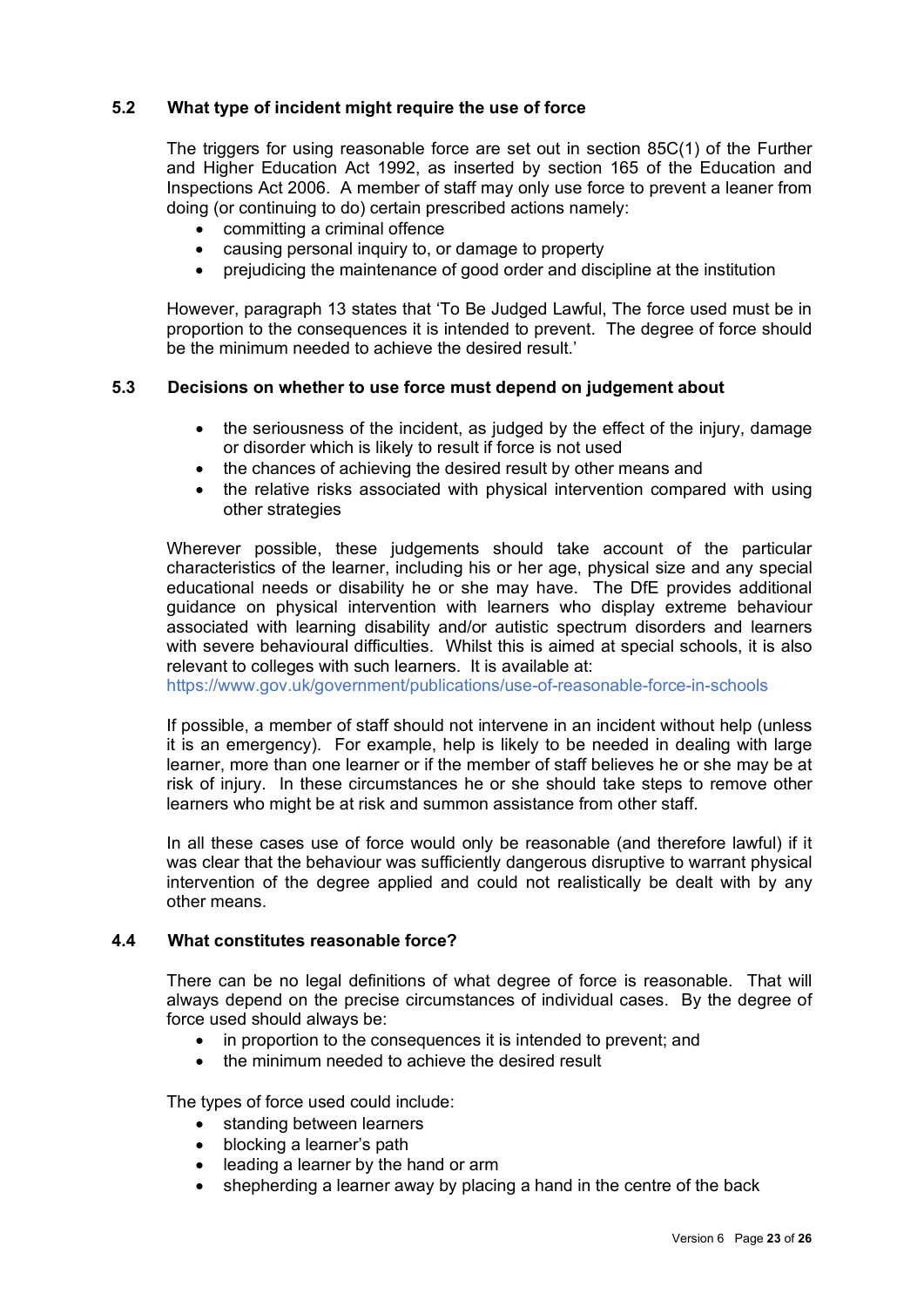• pushing/pulling

In more extreme circumstances, using restrictive holds (which may require specific expertise or training). An example of such holds might be where a staff member holds a learner's arms at his or her sides

- **4.5** Where there is a high and immediate risk of death or serious injury, members of staff would be justified in taking any necessary action (consistent with the principle of using the minimum force required to achieve the desired result). Such situations could include preventing a learner going too close to dangerous moving machinery or hitting someone with a dangerous object such as a glass bottle or hammer.
- **4.6** Staff should always avoid actions that might reasonably be expected to cause injury, for example:
	- Holding a learner around the neck, or by the collar, or in any other way that might restrict ability to breathe
	- slapping, punching, kicking or tripping up a learner
	- twisting or forcing limbs against a joint
	- holding or pulling a learner by the hair or ear
	- applying pressure to the neck, chest, abdomen or groin areas
	- forcing a learner onto the floor or holding them face down on the floor
	- Using clothing or belts to restrict movement.
- **4.7** Staff should always avoid touching or restraining a learner in a way that could be interpreted as sexually inappropriate conduct.

Under no circumstances should force be threatened or used as a punishment.

#### **Examples of what type of incident might require the use of reasonable force:**

- a learner attacks a member of staff, or another learner
- learners are fighting
- a learner is committing, or on the verge of committing, deliberate and serious damage to property
- a learner is causing, or at risk of causing, injury or damage by accident, by dangerous play, or by misuse of dangerous materials or object
- a learner is running in a corridor or on a stairway in a way in which he or she is likely to have or cause an accident likely to inquiry him or herself or others
- A learner (aged under the minimum school leaving age) absconds from a class or tries to leave college other than at an authorised time. The judgement on whether to use force in this situation would depend on an assessment of the degree of risk to the learner if he or she is not kept in the classroom or college (age and understand would be critical factors)
- refuses to obey an order to leave a room
- is behaving in a way that is seriously disrupting a lesson
- blocking a door to prevent others from leaving
- is using a mobile phone to disrupt a lesson (a member of staff could forcibly confiscate the phone by removing if from a hand or desk but could not lawfully search the learner for the phone)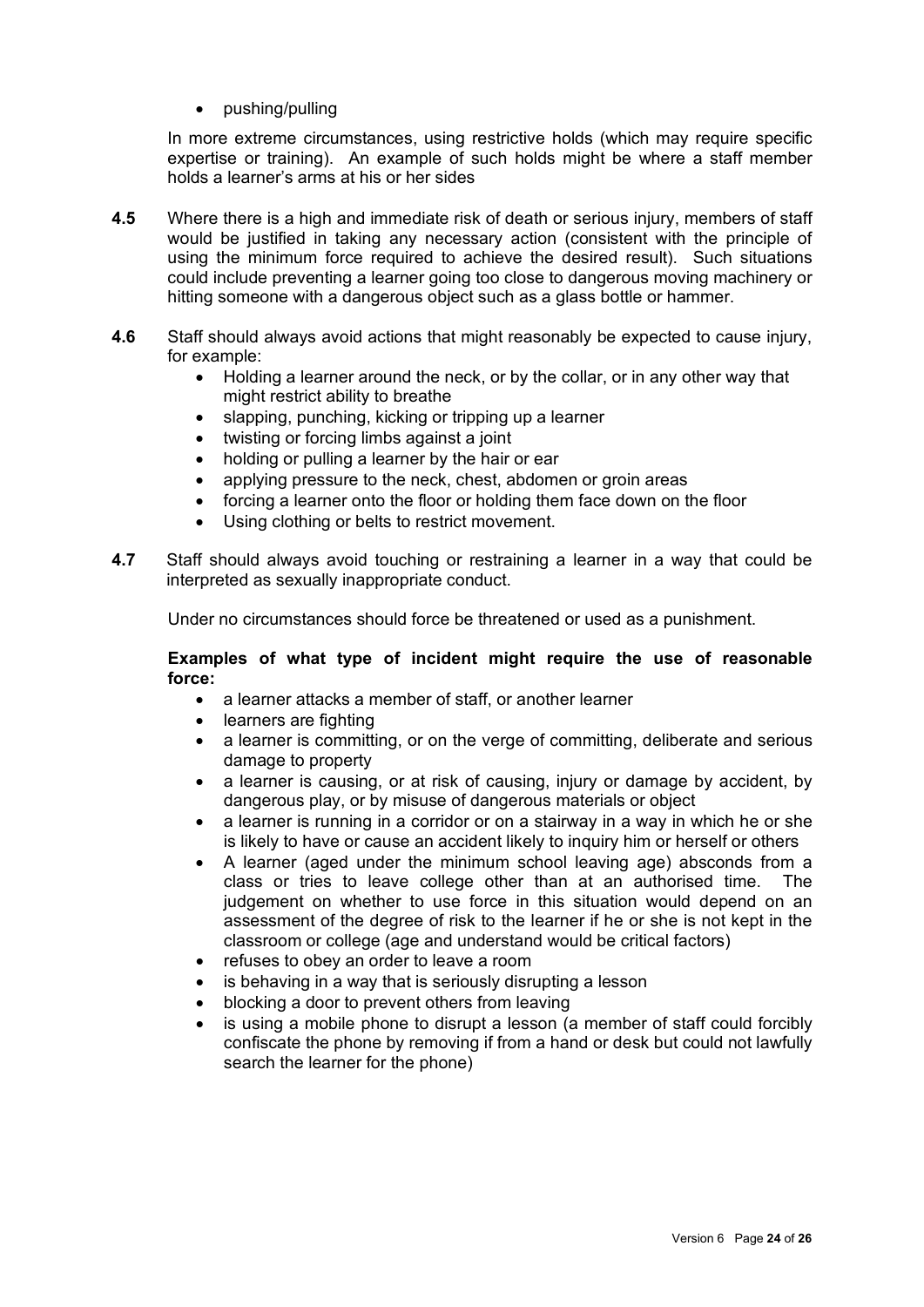#### **5. Recording Incidents**

Incidents where the use of force to control or restrain should be made on the AR1 form as soon as possible after the event and forwarded to the health and safety manager who monitors the reports. The following questions will help staff to decide if an AR1 form is required.

- Did the incident cause injury or distress to a learner or member of staff?
- Even though there was no apparent injury or distress, was the incident sufficiently serious in its own right to require a written record? Any use of restrictive holds would, for example, fall into this category.
- Is a written record needed to be able to justify the use of force? This is particularly relevant where the judgement was very finely balanced.
- Is a record needed to help identify and analyse patterns of learner behaviour?

#### **6. Post-incident support**

Serious incidents that require use of force can be upsetting to all concerned and result in injuries to the learner or staff. After an incident ends, it is important to ensure that staff and learners are given first aid treatment for any injuries and provided with emotional support.

The college should reach decisions about whether, how and when to contact the family of the learner to engage them in discussing the incident and setting out subsequent actions.

In the days after an incident, colleges should:

- ensure that the incident has been recorded (see paragraph 43 above);
- Decide whether multi-agency partners need to be engaged and if so, which partners. For younger learners this could include local authority Children's Services or the Youth Offending Team (if the learner is already under their supervision or has been identified by the YOT as being at risk of becoming engaged in criminal or anti-social behaviour);
- Hold the learner to account so that he or she recognises the harm caused or which might have been caused. This may involve the learner having the chance to repair the relationships with staff and learners affected by the incident. In some cases, an incident might lead to a decision to exclude a learner. In these circumstances the principal will apply the college's own polices (but will need to inform the school if the learner is a school pupil);
- help the learner to develop strategies to avoid such crisis points in future and inform relevant staff about these strategies and their roles;
- ensure that staff affected by an incident have continuing support for as long as necessary in respect of:
	- o physical consequences;
	- o support to deal with any emotional stress or loss of confidence; and
	- o Analysing and reflecting on the incident.

#### **7. Responsibilities**

Everyone has responsibility to give full and active support for the policy by ensuring the policy is known, understood and implemented throughout the college.